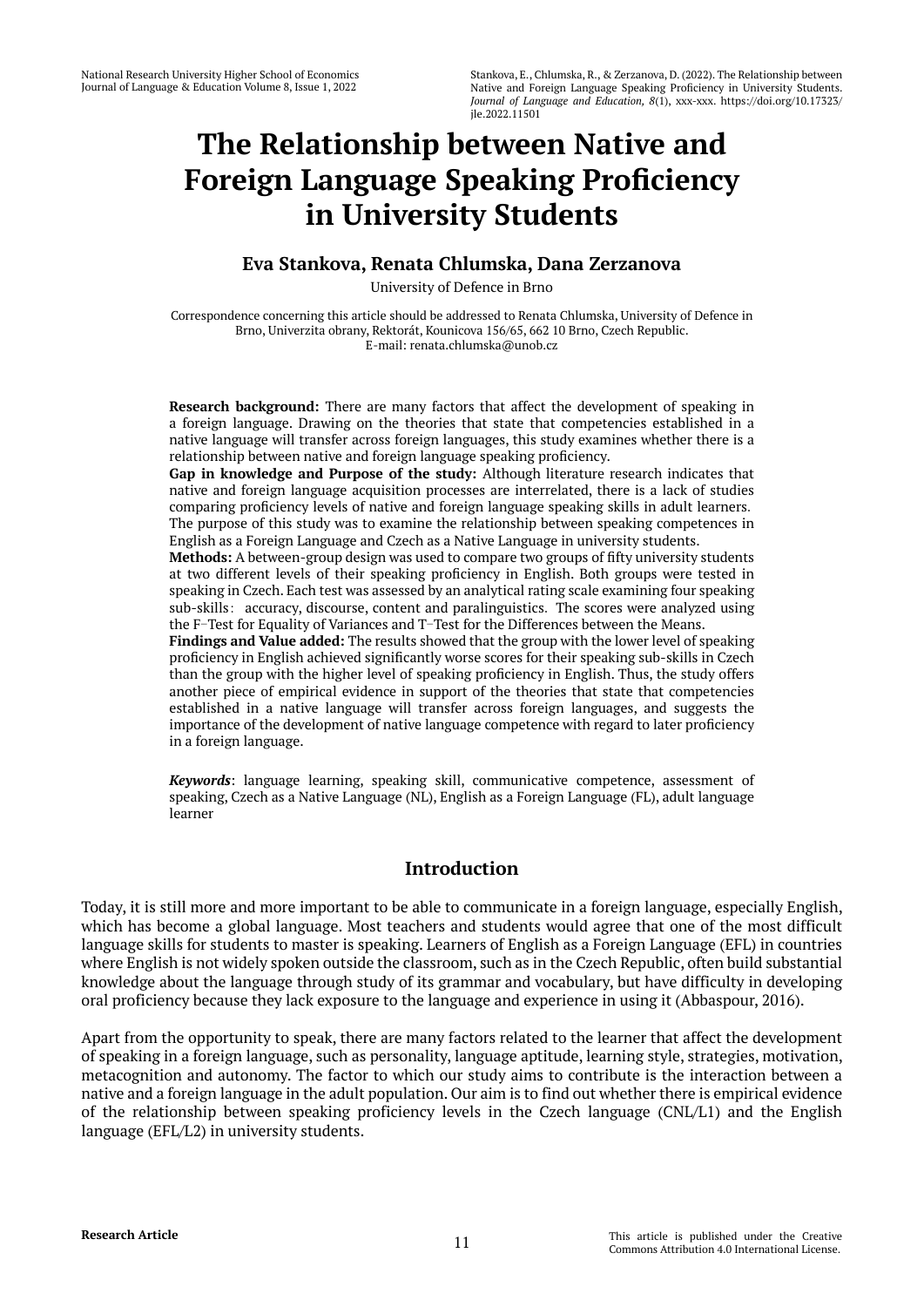The theoretical framework of this study is centered on theories stating that competencies established in a native language will transfer across languages. They stem from the Common Underlying Proficiency Model (CUP), in which the aspects of a bilingual's proficiency in L1 and L2 are seen as common or interdependent across languages (Cummins, 1981), and the linguistic interdependence hypothesis which states that in bilingual development, language and literacy skills can be transferred from one language to another (Cummins, 1986).

# **Background Literature**

This section contains pertinent terms and studies on the development of speaking skills in native and foreign languages, the evaluation of speaking and various aspects of the interaction between languages.

# *Communicative Competence in Speaking and Its Assessment*

One of the frequently cited definitions of *speaking* states that 'speaking is an interactive process of meaning that involves producing, receiving and processing information' (Burns & Joyce, 1997). We distinguish between two modes of speaking - *presentation* and *communication*. The presentation mode allows students to plan and rehearse what they will say until they are satisfied with the final product, whereas communication in the sense of face-to-face speaking allows speakers to get immediate feedback and adjust further communication to it. Communication is interactive, where the main feature is turn-taking, and it happens in real time, which implies that the production of speech in real time imposes pressures, but also allows freedoms in terms of compensating for these difficulties**.** The use of formulaic expressions, hesitation devices, self-correction, rephrasing and repetition can help speakers become more fluent and cope with real time demands (Hughes, 2002). The purpose of our research is to compare speaking proficiency in CNL and EFL through communication simulations of reallife situations.

In modern linguistics, Chomsky (1965, p. 4) introduced the terms *competence* and *performance*. In his view, competence is the speaker-hearer knowledge of the language, and performance is the actual use of the language in concrete situations. Since Chomsky's definition of *competence* was considered simplistic by many linguists, Hymes (1966) elaborated on it and coined the term *communicative competence* that included communicative form and function in integral relation to each other. The concept was broadened by Canale & Swain (1980), the proponents of communicative approach to second language teaching and testing, who argued that the ability to communicate requires four sub-competencies:

- grammatical (ability to create grammatically correct utterances),
- sociolinguistic (ability to produce sociolinguistically appropriate utterances),
- discourse (ability to produce coherent and cohesive utterances), and
- strategic (ability to solve communication problems as they arise).

Similarly, The Common European Framework of Reference for Languages (CEFR) (Council of Europe, 2001) defines *communicative language competence* as 'knowledge of, and ability to use, the formal resources from which well-formed, meaningful messages may be assembled and formulated' (p. 118). It comprises several components:

- linguistic (lexical, grammatical, phonological, semantic, orthographic and orthoepic competencies),
- sociolinguistic (rules of politeness, norms governing relations between generations, sexes, classes and social groups, linguistic codification of certain fundamental rituals in the functioning of a community), and
- pragmatic (it concerns the mastery of discourse, cohesion and coherence, the identification of text types and forms, irony and parody).

Communicative competence manifests itself in a number of different genres (narrative, identifying, commentelaboration, debate and argument, decision-making and negotiating outcomes), informal and formal with varying functions (Carther & McCarthy, 1997). The development of communicative competence is closely related to *linguistic literacy*, defined by Ravid & Tolchinsky (2002, p. 420) as 'gaining control over a larger and more flexible linguistic repertoire and simultaneously becoming more aware of one's own spoken and written language systems'. Berman (2016) addresses the topic of developing linguistic literacy from the perspective of 'language development' later. She states that linguistic literacy involves the ability to use language in different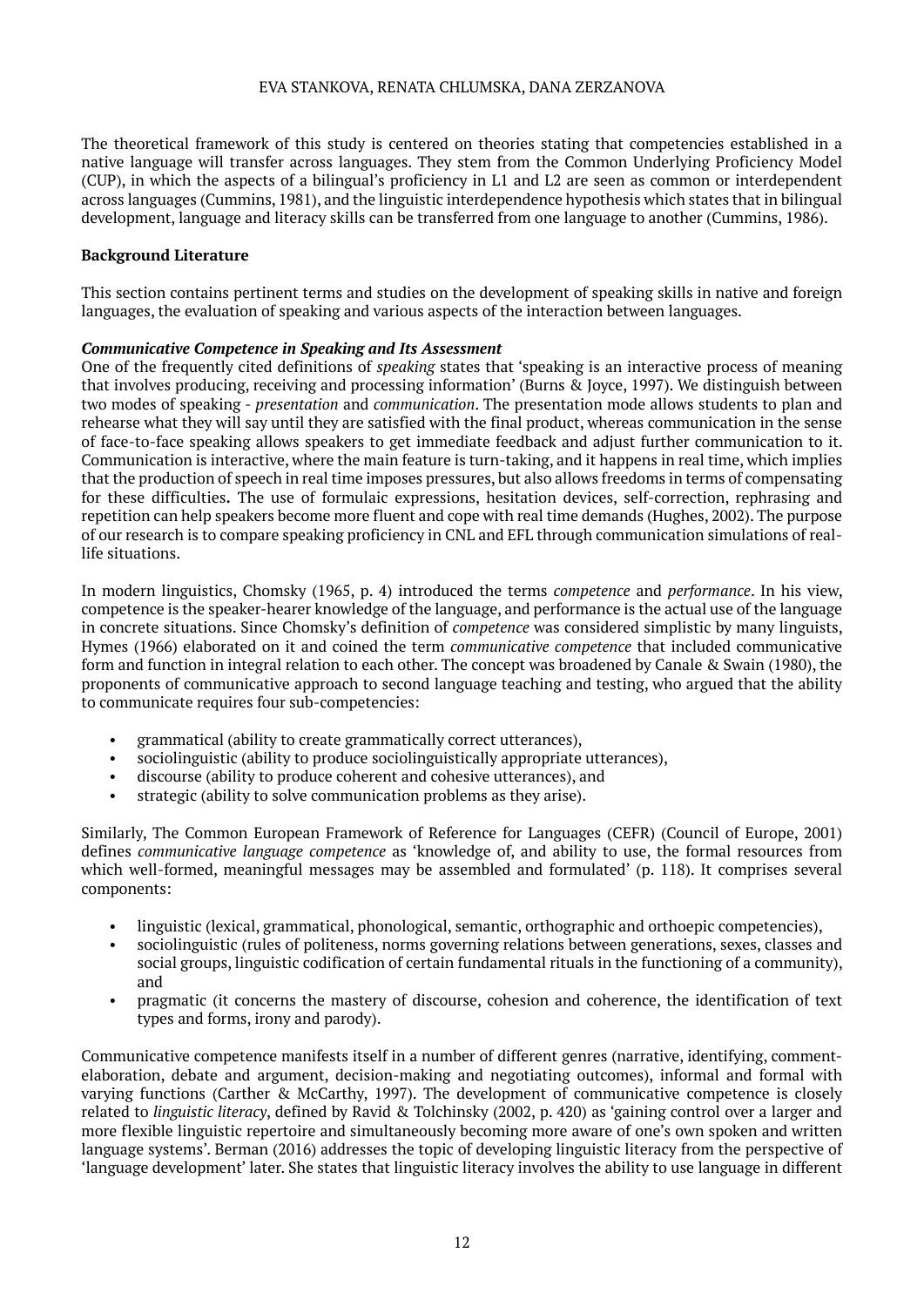discursive contexts and for varied functions by appropriate deployment of three interrelated facets of language use: genre, register and stance. The results of her research suggest that the spoken language of well-educated literate adults demonstrates the impact with their familiarity with written discourse. The view that the two modes of verbalization are intertwined is in line with our experience in teaching EFL at the University of Defence, where speaking and writing present considerable challenge (Hruby & Stankova, 2019, 2020).

In terms of developing speaking sub-skills, Abbaspour (2016) emphasizes two inseparable aspects – fluency and accuracy, in addition to cognitive, linguistic, affective, sociolinguistic factors and factors of speaking effectiveness, grammar, discourse, strategy and interaction that influence the speaking of learners. Although different scholars give various definitions for the terms, in general, accuracy refers to the ability to produce correct sentences (not only grammatically but also with the emphasis on vocabulary, intonation and register), while fluency refers to smoothness, rate of speech, absence of excessive pausing, absence of disturbing hesitation markers, length of utterances and connectedness. Both accuracy and fluency concern the ability to communicate ideas effectively and the ability to produce continuous speech without causing comprehension difficulties or a breakdown of communication. Therefore, they belong to commonly assessed sub-skills in speaking.

Due to its complexity, speaking proficiency is difficult to assess. Cummins (1984) suggested two dimensions of proficiency, contextualized (conversational fluency) and decontextualized (used in academic situations), that relate in specific ways to determinants of the acquisition process, namely, attribute-based and input-based aspects. Attribute-based aspects of proficiency refer to those dimensions of proficiency whose acquisition is strongly influenced by relatively stable attributes of the individual learner, for example, cognitive and personality variables. On the other hand, input-based aspects are considerably less related to stable attributes of the individual than they are to the quality and quantity of input received from the environment. In support of developing language proficiency within contextualized and decontextualized dimensions, Cummings (1984) differentiates between cognitively demanding and undemanding tasks. From our perspective, the dimensions of proficiency and proposed language tasks might be considered as one of the theoretical bases for the development and assessment of current language proficiency. They manifest themselves, for example, in the descriptors of the sources for standardized language assessment we used for creating the instrument for measuring speaking proficiency in Czech, as explained below.

Three decades later, language proficiency of native and nonnative speakers was thoroughly investigated by Hulstijn (2015). He claimed, similarly to Cummings (1984), that language proficiency can be seen as consisting of Basic Language Cognition (BLC) and Higher Language Cognition (HLC), where BLC is the language cognition that all native speakers have in common and HLC is the domain where differences between native speakers can be observed. In contrast to Cummings (1984), who was preoccupied with literacy skills, Hulstijn restricted BLC to speech reception and speech production. One of the questions Hulstijn (2015, p. 154) raised was whether BLC comes close to the B1 level descriptions of the CEFR activities, even though the CEFR had been proposed for L2 learners and not for L1 users. Since our study examines CNL at the B1 level, we believe that we can offer a contribution related to this question.

From a practical point of view, the criteria used to assess speaking can range from global assessments to detailed analytical scales. According to Luoma (2004), the developers of speaking assessment must have a clear understanding of what speaking is like and then define the kind of speaking they want to test in a particular context; after that, they develop appropriate tasks and rating criteria that test this. Moreover, they have to inform the examinees about what they test, and make sure that the testing processes follow the stated plans. Luoma (2004) presents samples of speaking tasks and scales for their assessment, and provides an excellent theoretical background and practical guidance for developing them. Astorga-Cabezas (2015) summarizes the opinions on holistic scoring, which stems from the overall impression of speaking, and is rapid because it benefits from the experience of interlocutors (Luoma, 2004; Goh & Burns, 2012). Analytic scoring contains a certain number of criteria, called competencies or sub-skills, usually 3-5, each of which has descriptors at the different levels of the scale (Luoma, 2004; Jones, 1996; Hughes, 1989). Teachers or testers can choose either a holistic or analytic approach to assessing speaking, or they can combine them, depending on the circumstances and institutional constraints. In our research, we opt for the analytic approach to assess speaking skills in Czech, since we consider it more objective.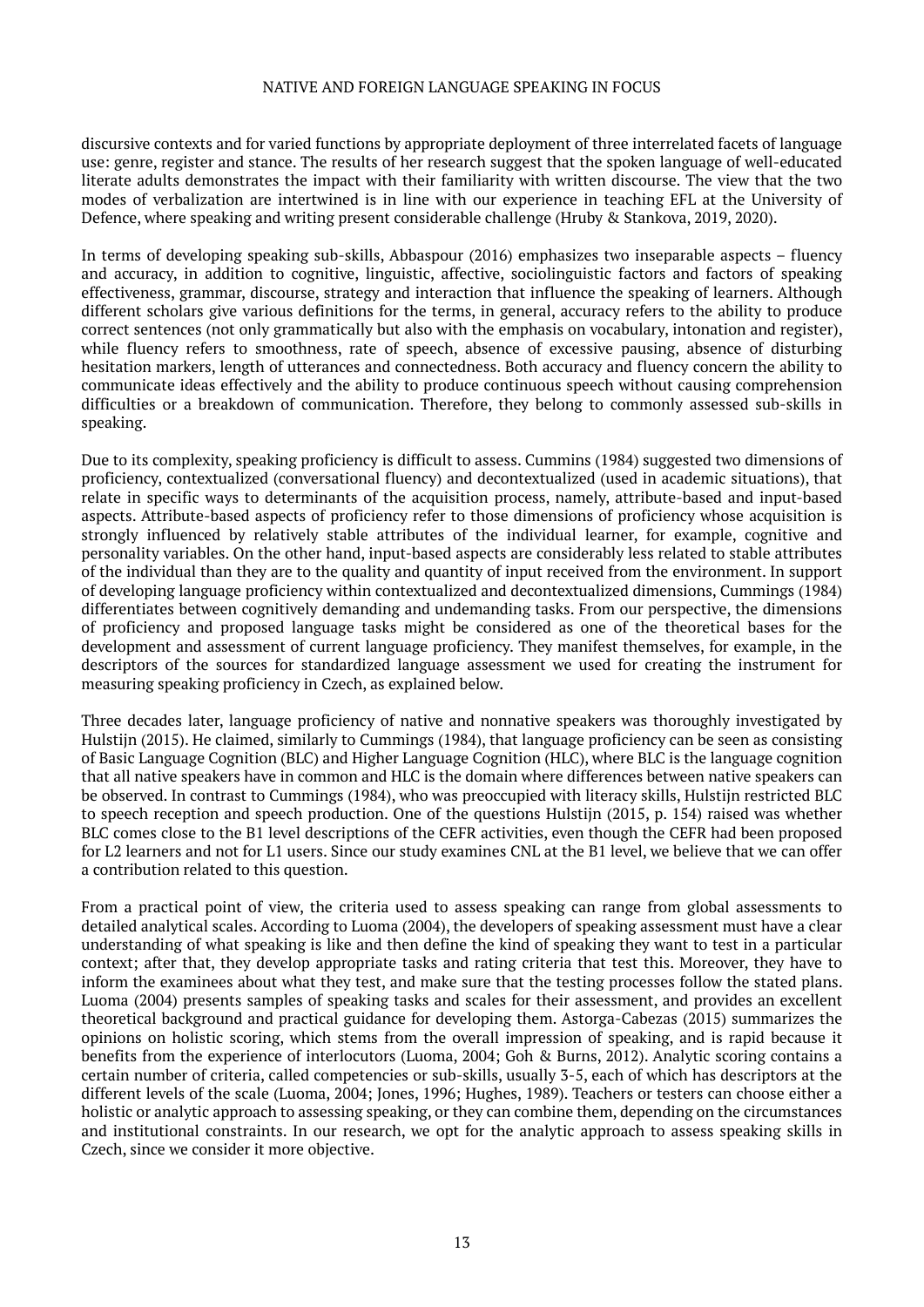The development of our speaking tasks and rating scale was guided by the intention of assessing the same speaking sub-skills in CNL as those being assessed in EFL by the standardized examination according to NATO STANAG 60011 . Therefore, we introduce here the NATO STANDARD A TrainP-5 document as the main source on which our assessment instrument is based; and the CEFR for referring NATO STANAG 6001 proficiency levels to an internationally acknowledged civilian standard.

In NATO member countries, the guidelines for language curriculum, test development and for recording and reporting Standardized Language Profiles (SLPs) of military and civilian personnel are provided by *The Bureau for International Language Coordination (BILC)*. The SLPs of personnel are assessed in the NATO STANAG 6001 examination, whose purpose is to evaluate the language competence that a candidate brings to real life in the specific and exactly defined context of the future (Shohamy, 2000). The tests of language competence aim to assess language competence regardless of the way, content and length of language study, and they are based especially on the specification of what candidates should be able to express in the language. The descriptors of the main language skills (listening, speaking, reading, and writing) for six language proficiency levels coded 0-5 (No proficiency, Survival, Functional, Professional, Expert and Highly-articulate native) are published in NATO STANDARD A TrainP-5. Our research focuses on the Survival and Functional levels, whose descriptors are presented in Appendix A.

*The Common European Framework of Reference for Languages: Learning, Teaching, Assessment (CEFR)* (Council of Europe, 2001) is a guideline used to describe achievements of learners of foreign languages across Europe and, increasingly, in other countries. It discusses various purposes of assessment, different approaches to the assessment process, and offers illustrative descriptors of language ability, including some for speaking. Descriptors can be used as a basis to create test-specific criteria. The development of our rating scale was influenced by the Analytic descriptors for spoken language (Council of Europe, 2001, pp. 28-29). Like most CEFR scales, it provides descriptors for six proficiency levels (Basic: A1 and A2; Independent: B1 and B2; Proficient: C1 and C2) of five linguistic features: range, accuracy, fluency, interaction and coherence.

Although the assessment of communicative competence in a foreign language has received enormous attention, there is a lack of research studies on the assessment of communicative competence in a native language, especially in adolescents and adults (Hulstijn, 2015). The reason is obvious. Apart from assessing native language competence at schools, there is no need to assess it in most professional careers, contrary to that in a foreign language. In our opinion, the rating scales to assess an NL and an FL should differ, depending on what we want to measure. Our assumption is supported by Cummins (1981), who states that:

Native speakers achieve mastery levels in some sub-skills prior to others. For example, within grammatical competence, virtually all native speakers master pronunciation before spelling. Similarly, some aspects of sociolinguistic, discourse and strategic competence will be mastered at an early age, and others will be mastered much later, if at all. (Cummins, 1981, p. 21).

Therefore, we also considered the scale developed to measure Czech speaking skills in the Czech secondary school leaving examination, called the Maturita Examination, which was available on the Ministry of Education website until 2019. It provided scaled descriptors of four competencies – content, lexical, grammatical and phonological competencies – for four grades (1, 2, 3, 4). However, in 2020, the oral part of the Maturita Examination was subjected to changes and the rating criteria for oral performance were altered. Now, only three competencies are assessed: performance in accordance with language standards and the principles of language culture; structure and fluency; and argumentative competence – for five grades  $(1, 2, 3, 4, 5)^2$ . The concept of classification influenced the development of our scale designed to measure speaking skills in Czech.

# *Relationship between a Native and a Foreign Language*

The following studies examine various aspects of language acquisition with respect to the interaction between native and foreign languages. They provide theoretical background for our research aim to compare speaking proficiency between an NL and an FL in adult FL learners.

<sup>1</sup> BILC (2021). http://www.natobilc.org/en

<sup>2</sup> Kriteria hodnoceni ustni zkousky. Appendix 3. (2020). https://maturita.cermat.cz/files/files/maturita/KRITERIA-HODNOCENI/2020/prilohy\_sdeleni\_kriteria\_hodnoceni\_dle\_135.pdf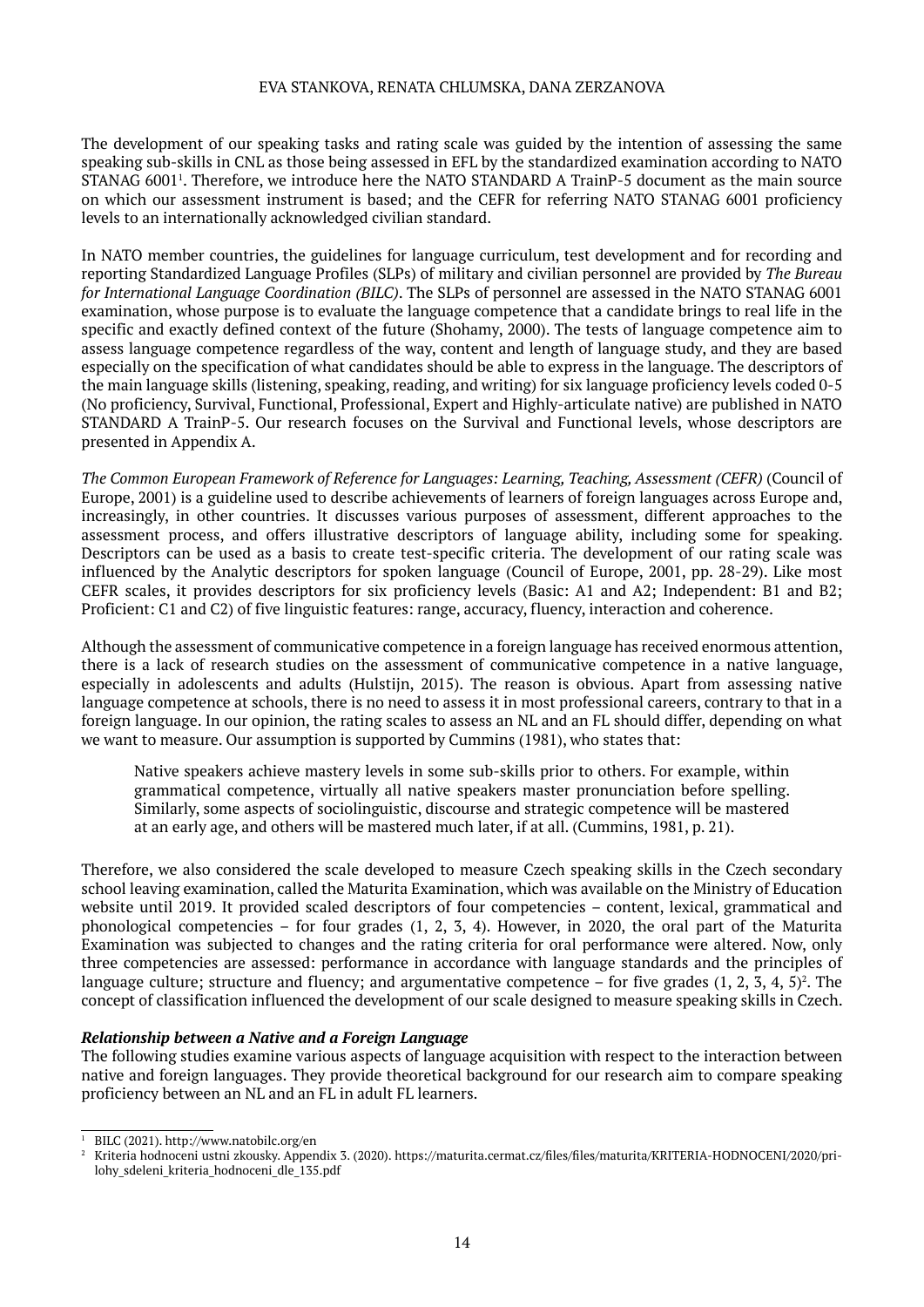The relationship between the acquisition of L1 and L2 in bilingual children was thoroughly studied by Cummins (1979, 1981, 1991). His developmental 'interdependence hypothesis' proposed that 'the level of L2 competence a bilingual child attains is partially a function of the type of competence the child has developed in LI at the time when intensive exposure to L2 begins' (Cummins, 1979, p. 233). Based on empirical evidence presented by numerous studies, he designed the Common Underlying Proficiency Model (CUP) in which the literacy-related aspects of bilingual proficiency in L1 and L2 are seen as common or interdependent across languages (Cummins, 1981). CUP refers to the interdependence of concepts, skills and linguistic knowledge found in a central processing system. Cummins (1984) states that cognitive and literacy skills established in L1 will transfer across languages.

Although the interdependence hypothesis and CUP were formulated in the context of bilingualism, which is different from learning ESF in the Czech Republic, we believe that their relevance extends beyond the submersion or immersion learning situations, and thus we can adopt them as a theoretical base for our research.

Cummins also examined several studies of adult L2 learners concerning correlations between L1 and L2 reading scores and writing performance, and found enough evidence in support of the interdependence hypothesis. He emphasized that writing expertise is common across languages, but for effective writing performance in an L2 both expertise and specific knowledge of the L2 are required (Cummins, 1991, p. 83).

The most valuable studies related to our research are the studies aimed at identifying difficulties in FL learning related to problems with developing language skills in an NL in high school students. For example, Ganschow, Sparks & Javorsky (1998) conducted research which showed that high school students who achieved higher grades in an FL had significantly stronger NL and FL aptitude skills, which refer to the potential that a person has for learning languages, than students who achieved lower grades in an FL. They found out that most poor FL learners have overt or subtle problems with the phonological/orthographic and syntactic components of language, that their problems are likely to be a consequence of successful or unsuccessful FL learning, and that poor learners might benefit from direct and explicit instruction.

In addition to that, Sparks, Patton, Ganschow & Humbach (2009) provided evidence for a long-term crosslinguistic transfer of NL to FL skills. High school students classified as FL learners with high, average and low proficiency were compared on their NL achievement measures of reading, spelling, vocabulary, phonological awareness and listening comprehension administered in the first, second, third and fifth grades. An aptitude measure was administered in the ninth grade, as well as decoding and spelling of FL words. High-proficiency FL learners exhibited stronger NL skills and FL aptitude than average and low-proficiency FL learners. The results showed that the differences in NL skills had emerged early in elementary school and were related to FL proficiency and achievement several years later in high school.

Recent research on the interaction between NL and FL competencies has been focusing on literacy skills, reading and writing (Kecskes & Papp, 2000; Alkhateeb, 2018; Wei, 2020; Kim & Pae, 2021). For example, Kecskes & Papp (2000) examined positive consequences of learning an FL on the use of NL. Based on their experimental study on writing, they argue that language transfer contains not only forms and structures, as confirmed by previous studies, but also functions and knowledge. From their perspective, multilingual development is a dynamic and cumulative process characterized by transfer of different nature and results in a common underlying conceptual base with two or more language channels that constantly interact with each other. Their perspective is in line with the theoretical framework of this study.

So far, most current empirical studies regarding speaking have limited themselves to investigating the relationship between L1 and L2 fluency. For example, Derwing et al. (2009), who studied L1 fluency in Russianand Ukrainian- and Mandarin-speaking adult immigrants to Canada, indicated a relationship between L1 and L2 in the initial stages of exposure to L2, although this relationship was found to be stronger in Slavic than in Mandarin learners. Duran-Karaoz & Tavakoli (2020), who investigated fluency behavior and L2 proficiency in Turkish English learners, concluded that L1 fluency contributed significantly to models that predicted pausing behavior and mid-clause pauses, while L2 proficiency scores predicted L2 speech rate and L2 repair. In our research, fluency is included in paralinguistics that contributes to the overall score for speaking ability in Czech.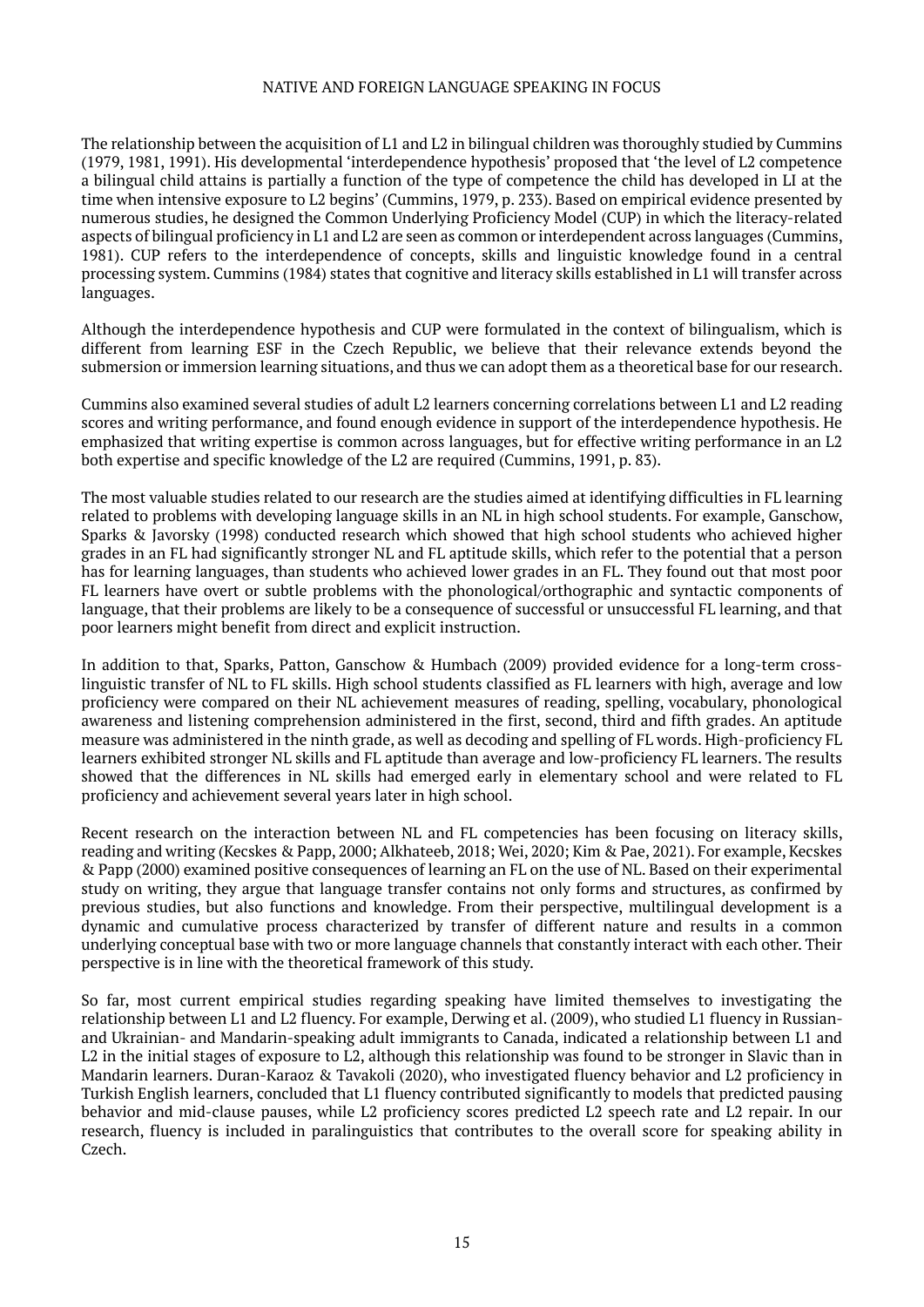The latest study on L1 and L2 speaking proficiency among college students was conducted by Botezatu et al. (2021), and focused on L1 and L2 proficiency from the perspectives of external and internal learner factors influencing language acquisition. The research team concluded that with respect to external learner factors, more frequent L2 exposure predicted higher L2 and L1 proficiency, while earlier L2 exposure predicted higher L2 proficiency, but poorer L1 maintenance. When considering internal factors of the learner, it was found that the levels of L1 and L2 proficiency were highly correlated and that better working memory accounted for additional variance in the L2 and L1 proficiency, while more frequent exposure to L2 was associated with better cognitive control. We believe that searching for factors influencing L1 and L2 acquisition is of paramount importance and that our research examining the relationship between NL and FL speaking proficiency contributes to this quest.

In addition to investigating transfer in L1 and L2 competencies, there are numerous recent case studies on cross-linguistic influence, the influence that knowledge of one language has on an individual's learning or use of another language (Jarvis & Pavlenko, 2008), focusing mainly on lexical, morphological, grammatical, semantic and syntactic transfer (Paquot, 2017; Orcasitas-Vicandi, 2019; Kaushanskaya & Smith, 2016; Yager & Gullberg, 2020; Yuan, 2010; respectively). Moreover, renewed attention has been paid to cross-linguistic influence from the psycholinguistic perspective (Dörnyei, 2005; Levy, McVeigh, Marful, & Anderson, 2007; Slabakova, 2017; Westergaard, Mitrofanova, Mykhaylyk, & Rodina, 2017; Sherwood Smith, 2020).

Ellis (2015) examined several studies on language and skills transfer and concluded that:

The effects of L1 transfer on L2 learning are extensive, varied and persistent. They are also illuminative of the cognitive processes involved in L2 use and acquisition: no theory of L2 use or acquisition can be complete without an account of L1 transfer. (Ellis 2015, p. 154).

Among numerous suggestions for further research, Ellis proposes to examine the general relationship between L1 and L2 proficiency, to which our study intends to contribute.

Although literature research shows that there is a large body of studies indicating the interrelationship between native and foreign languages in various aspects of language acquisition, studies comparing proficiency levels in native and foreign language speaking skills in adult learners are scarce; therefore, we have decided to examine the relationship between proficiency levels of speaking skills in CNL and EFL.

# **Purpose and Objective of the Research**

At the University of Defence, where the research was conducted, foreign language training and testing is provided by the Language Centre. Military students, the subjects of this research, are obliged to reach at least the Functional level in EFL in all four language skills, expressed as SLP 2222 (for listening, speaking, reading and writing skills respectively), by the end of their sixth semester, and should achieve at least two threes in the SLP sequence by the end of their tenth semester. Compared to CEFR, SLP 2222 corresponds to B1, and two threes in the SLP sequence are close to B2.

Although the requirements do not seem to be very challenging, considering the fact that the expected output level of English in secondary school graduates corresponds to B2 at Grammar Schools and B1 at Secondary Specialized Schools according to the CEFR, not all students of the University of Defence meet them. The consequences are serious: if the students do not achieve SLP 2222 by the end of the fifth semester, they have to leave the University of Defence. This causes unwanted losses in the Czech military, since the students are already well-trained military professionals who might have reasonable prospects of becoming experts in their field of study. Such concerns led the University of Defence managers and educators to regular monitoring and evaluating student academic results (Cechova, Neubauer, & Sedlacik, 2019) with the aim of introducing effective measures to eliminate their failures (Hruby & Stankova, 2019, 2020).

Within monitoring the students' level of SLP, regular internal statistical evaluations conducted after each semester show that the students at the University of Defence experience more difficulties in achieving an appropriate SLP in productive skills - writing and speaking than in receptive skills - reading and listening (Hruby & Stankova, 2020). Therefore, educators from the University of Defence currently examine factors that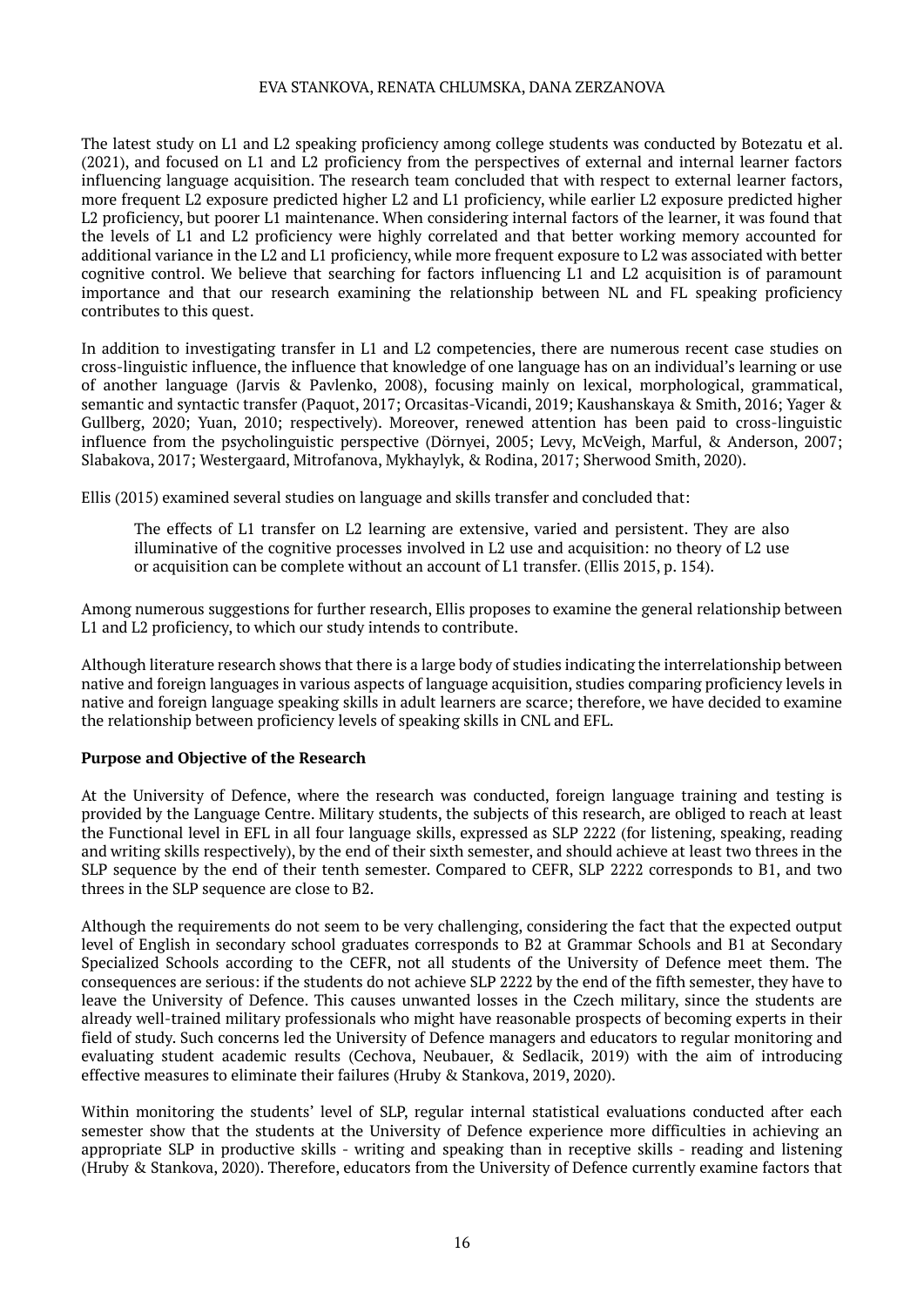might hinder the development of productive English language skills. Based on the research in the literature and our observation in classes, we suppose that among many factors, the level of proficiency of students in Czech speaking skills could play an important role. This assumption is supported by the students themselves, as sometimes some students at lower proficiency levels in the English language complain that they would not be able to perform some tasks or discuss some topics even in Czech. To investigate their claim, we decided to compare the levels of their speaking skills in EFL and CNL.

# *Hypothesis*

The research objective aimed to find out whether there was a significant relationship between the students' levels of EFL and CNL speaking skills at the Functional level after 11-12 years of their compulsory English language study and 13 years of their Czech language study. Although the scientific literature provides corroborative evidence on various aspects of the interaction between FL and NL acquisition, we did not dare to predict that such a relationship exists in adults, especially when their NL was tested at the Functional level. We believed that students were supposed to master their NL at the Functional level, which does not require high cognitively demanding tasks, during their primary and secondary education. Therefore, we assumed that there was no significant relationship between the levels of students' speaking skills in EFL and CNL.

The assumption was verified by comparing two groups. Group 1 (G1) consisted of students who had achieved SLP 1 in speaking in English, and Group 2 (G2) consisted of students who had achieved SLP 2 in speaking in English. Students' speaking skills in English had been tested by the NATO STANAG 6001 Examination during the students' first year of study at the University of Defence.

The hypothesis was formulated as follows: 'There is no difference between G1 and G2 in the means of the scores for speaking skills in Czech.'

# **Materials and Methods**

Research was conducted in the years 2018–2020. To accomplish the research objectives, an empirical study employing quantitative research methods was designed. The selection of appropriate methods was made from reference books on research in language learning and teaching (Brown, 2004; Mackey & Gass; 2008; Nuan, 2008).

# **Research Design**

The research objective was addressed by using a between-group design (Mackey & Gass, 2008). Two groups of fifty participants with a different level of proficiency in speaking in English were tested in speaking Czech. Each exam was recorded, using a voice recorder, and the speaking skill was assessed by the authors of the article. The assessment was based on the analytical rating scale employing four speaking sub-skills: accuracy, discourse, content and paralinguistics. The scale was pretested and its validity and reliability was ensured by implementing recommendations stated by Luoma (2004). Each score assigned was the result of the consensus of two examiners, as is common practice in NATO STANAG 6001 testing. Scores were analyzed using inferential statistics with the aim of comparing speaking skills in Czech between both groups.

# **Participants**

The research sample consisted of 100 Czech students attending the Faculty of Military Leadership or the Faculty of Military Technology at the University of Defence, the Czech Republic. In the years 2018–2020, when involved in the investigation, they were in their first or second year of study, 20-24 years old, and they had been learning EFL at primary and secondary schools for 11-12 years. Their level of speaking proficiency had been assessed using the NATO STANAG 6001 examination by a two-level test, aiming to achieve SLP 1–2, during their first year of study at the university. They had been acquiring the Czech language for their whole life and had studied it at primary and secondary schools for 13 years. They were chosen at random as volunteers and they gave their express consent to participate in the research.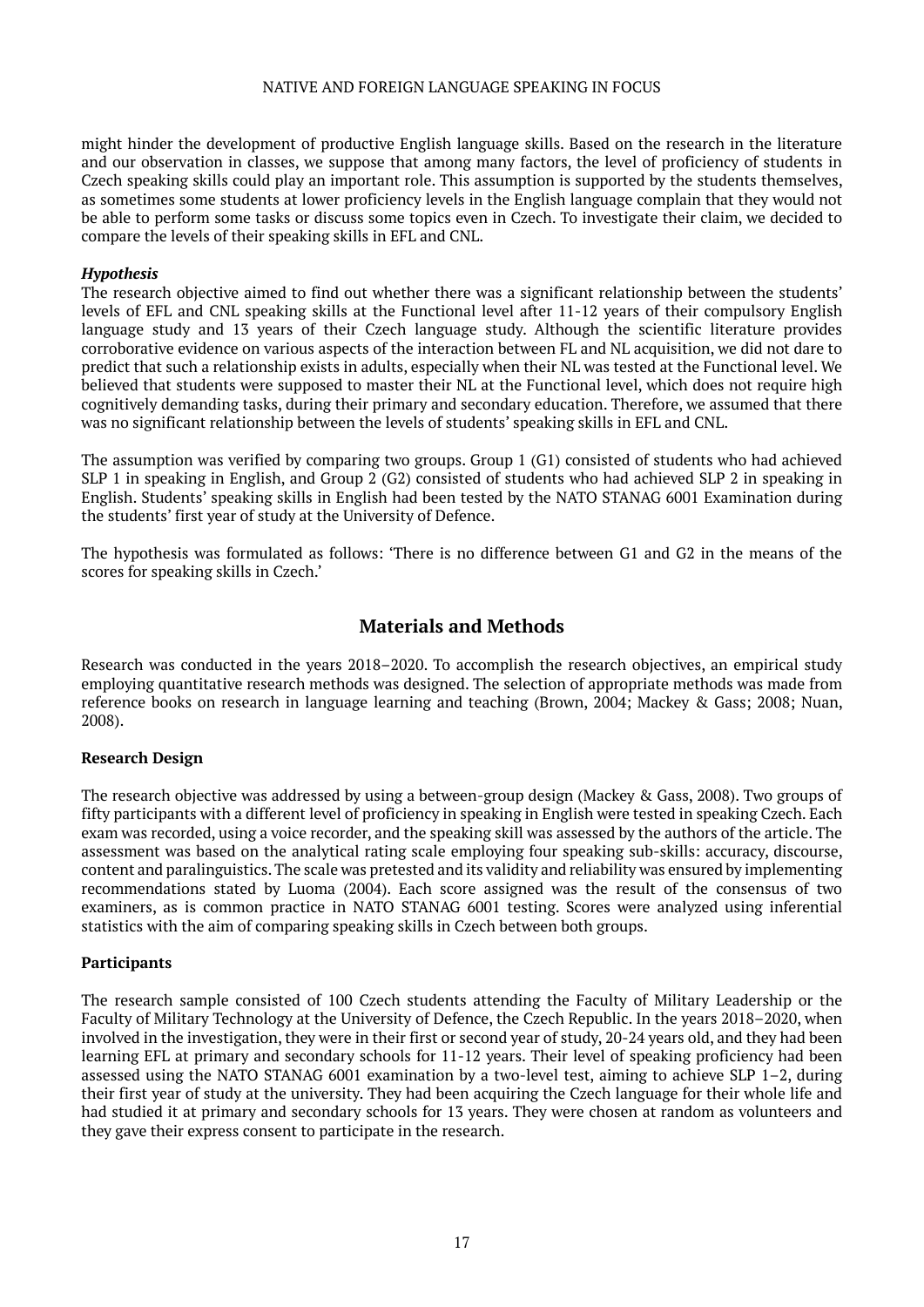To obtain data to compare their Czech speaking proficiency, G1 and G2 were formed according to the level of participation in their English speaking skills. G1 included fifty students who had reached SLP 1 (Survival level) in speaking English, which corresponds to level A1 according to CEFR. G2 was comprised of 50 students who had obtained SLP 2 (Functional level) in speaking English, which corresponds to level B1 according to CEFR. However, we must bear in mind that the real level of participants in G2 might have been even higher, since at the time of the research, some of them had had the opportunity to undergo only a two-level NATO STANAG 6001 exam aimed at SLP 1-2. The descriptors for both levels are stated in Appendix A and the characteristics of both groups are shown in Table 1.

# **Table 1**

| Characteristics of the Research Sample |  |  |  |
|----------------------------------------|--|--|--|
|----------------------------------------|--|--|--|

| <b>Characteristics</b> | Group 1 $(n = 50)$ | Group 2 $(n = 50)$ |
|------------------------|--------------------|--------------------|
| SLP in speaking E      |                    |                    |
| EL study               | $11-12$ years      | $11-12$ years      |
| CL study               | 13 years           | 13 years           |
| Men                    | 38 (76%)           | 42 (84%)           |
| Women                  | 12 (24%)           | 8 (16%)            |

The first three lines in Table 1 present three independent variables set for each group: the level of their speaking skills in English and the duration of their study of the English and Czech language. The proportion of men and women reflects the representation of male and female military students at the University of Defence.

# **Rating Scale and Speaking Tasks**

The rating scale has been developed with respect to the assessment of speaking skills in NATO STANAG 6001 Examination at the Functional level (see Appendix A). Apart from using the descriptors for SLP 2 stated in NATO STANDARD A TrainP-5, its development has also been influenced by the descriptors for levels B1 and B2 according to CEFR, and the classification was inspired by the rating scale used to assess oral performance in Czech in the Maturita Exam, as explained in the introduction section. As shown in Table 2, we selected four commonly rated sub-skills – accuracy, discourse, content and paralinguistics, and specified what a candidate can do using the descriptors for the Functional level. The representation of each sub-skill in the overall assessment is expressed by the maximum score (Max.).

# **Table 2**

| Sub-skill         | Detail                                                                                                                                         | Max. |
|-------------------|------------------------------------------------------------------------------------------------------------------------------------------------|------|
| 1 Accuracy        | Can use the appropriate vocabulary, grammar and pronunciation correctly.                                                                       | 30   |
| 2 Discourse       | Can combine and link sentences into paragraph-length discourse correctly.<br>Can organize ideas in a logical way.                              | 30   |
| 3 Content         | Can deal with the topic, produces an appropriate amount and quality of content.<br>Is creative in imitating the assigned real-life situations. | 30   |
| 4 Paralinguistics | Can maintain appropriate volume, tempo, melody, pauses, articulation,<br>Fluency and flow of interaction.                                      | 10   |
| Total             |                                                                                                                                                | 100  |

*Rating Scale for Assessing Speaking Skill in Czech*

*Note*:Max. = maximum score for each sub-skill.

Each sub-skill was rated by three grades:

- Excellent (only occasional errors): 21–30 points for sub-skills 1–3 and 7–10 points for sub-skill 4.
- Good (some errors): 11–20 points for sub-skills 1–3 and 4–6 points for sub-skill 4.
- Insufficient (frequent errors): 1–10 points for sub-skills 1–3 and 1–3 points for sub-skill 4.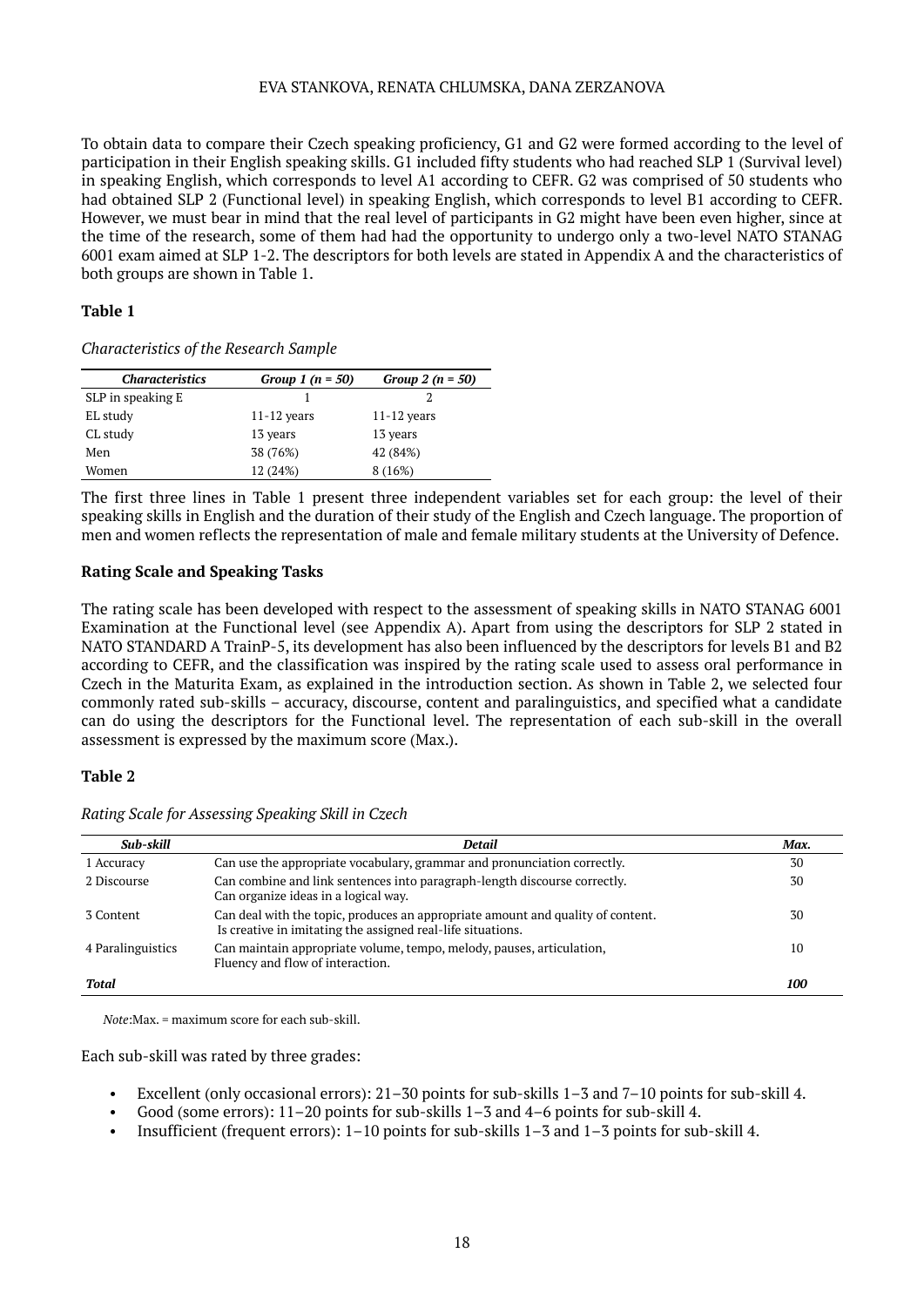The speaking tasks were factually oriented and included description, narration, instruction and comparison. The topics corresponded to the themes stated in the descriptors for the Functional level (Appendix A). The exam consisted of four parts similar to those used in the NATO STANAG 6001 Examination: a conversation based on the background of the participant (family, study, hobbies, etc.), a role-play, an information gathering task and a short impromptu speech (e.g., my hometown, my favorite book/movie, and my best friend).

# **Data Analysis**

The scores assigned for the Czech-speaking sub-skills of the students were gathered and processed as dependent variables. Microsoft Excel<sup>3</sup> was used for data collection, analysis, and graphical presentation. The level of probability for all tests, the alpha level, was set at \*p < .05 that is commonly used in educational research (Brown, 2004).

The hypothesis was formulated as follows: H: 'There is no difference between G1 and G2 in the means of scores for speaking skills in Czech.' To test it, it was necessary to carry out two statistical tests to compare the data sets of all variables – accuracy, discourse, content, paralinguistics and the total – between G1 and G2.

# *F-Test for Equality of Variances*

First, the F-Test was utilized to determine the equality or inequality of variances at \*p < .05 for the scores of individual sub-skills and the total between G1 and G2. Its results allowed us to select an appropriate unpaired T-Test with equal or unequal variances for testing each variable.

# *T-Test for the Differences between the Means*

The T-Test determined the significance of the differences between the means of the variables of G1 and G2. The null hypothesis for was formulated: H<sub>0</sub>: 'The means of the scores for speaking skills in Czech between G1 and G2 are equal.'

 $H_0$ :  $μ_1 = μ_2$  $H_A: \mu_1 \neq \mu_2$ 

where

 $H_0$  = null hypothesis,  $H<sub>A</sub>$  = alternative hypothesis,  $\mu_1$  = the mean of a variable in G1,  $\mu_2$  = the mean of a variable in G2.

The null hypothesis was tested by an appropriate T-Test with equal or unequal variances. Finally, the total scores of the individuals of both groups were plotted on a graph to illustrate the differences between the groups.

# **Results**

The objective of the study was to compare the subjects' speaking skills in CNL between G1 and G2. The scores achieved for accuracy, discourse, content and paralinguistics were totaled and are all presented in Appendix B. Table 3 shows the results calculated by the F-Test and T-Test.

First, the F-Test was utilized to determine the equality or inequality of variances at  $*p \le 0.05$  for the scores for individual sub-skills and the total. It calculated the means for both groups,  $\mu_1$  and  $\mu_2$ , and the p-values, p (F-Test). Table 3 shows that the p-values for the two batches for accuracy, discourse, content, and total are higher than 0.05, which means that their variances are equal, and the suitable test for these variables is the T-Test with equal variances. In the case of the two batches for paralinguistic, the appropriate test is the T-Test with unequal variances.

<sup>3</sup> http://www.excelfunctions.net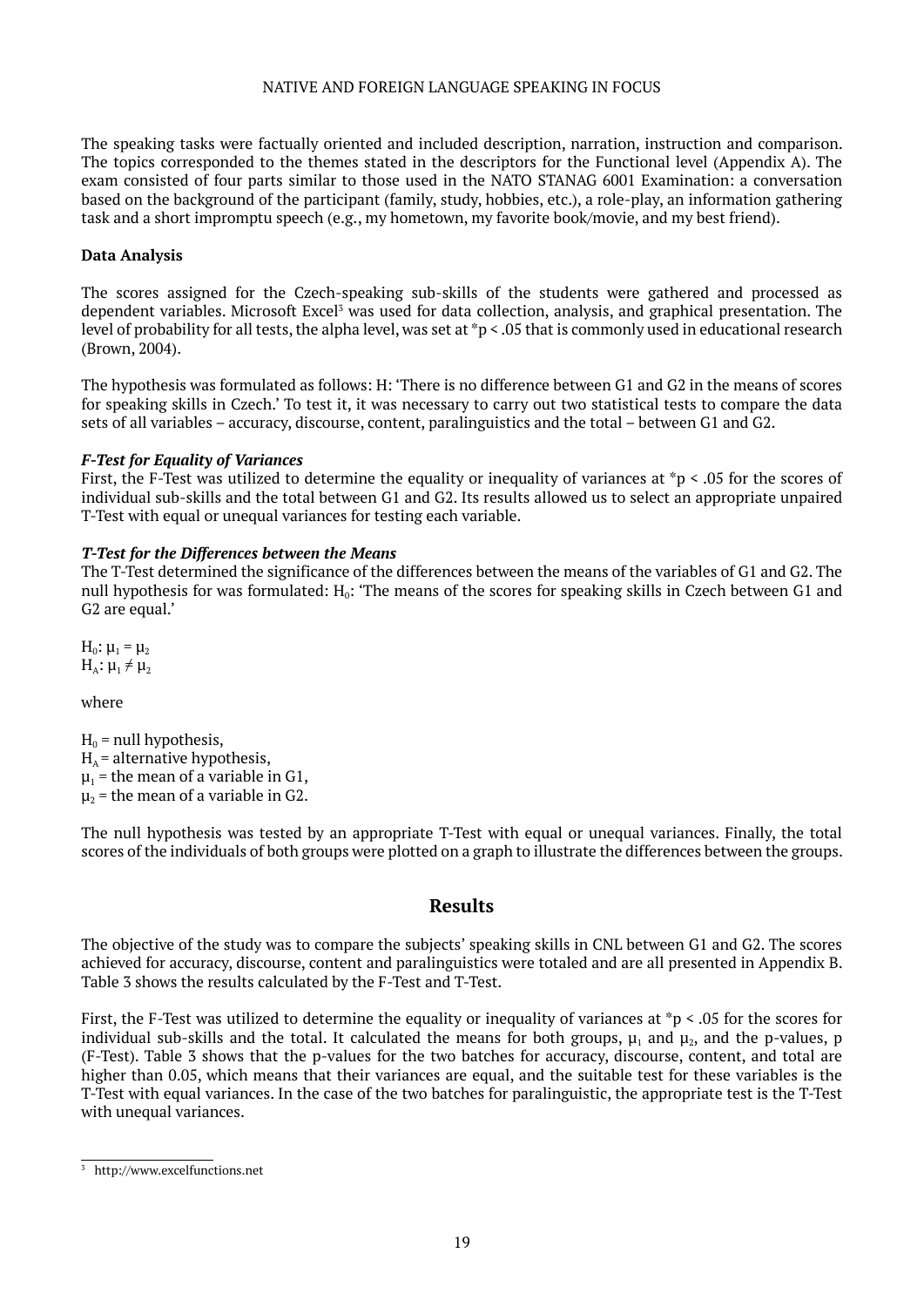The T-Test was expected to determine the significance of the differences between the means,  $\mu_1$  and  $\mu_2$ , between the groups. The results presented in Table 3 show that all the p-values calculated by the T-Test are smaller than 0.05. In addition to that, all the computed t-values, the absolute t-Stat values, are greater than the critical t-values (t-Crit), which allows us to reject the null hypothesis and conclude that there is enough evidence that there are significant differences between the groups in all the rated sub-skills and the total score at \*p < .05.

# **Table 3**

*Results of the F-Test and T-Test performed on the Rated Scores for Speaking Sub-skills in Czech for G1 and G2*

| <b>Variables</b> | иl    | u2    | $p(F-Test)$ | $p(T-Test)$ | t-Stat         | t-Crit   |
|------------------|-------|-------|-------------|-------------|----------------|----------|
| Accuracy         | 20.96 | 23.92 | 0.240178    | 9.95872E-05 | -4.057911558   | 1.984467 |
| <b>Discourse</b> | 22.10 | 25.64 | 0.156579    | 5.98207E-07 | $-5.341658659$ | 1.984467 |
| Content          | 21.82 | 26.10 | 0.252516    | 2.04053E-07 | -5.590719948   | 1.984467 |
| Paralinguistics  | 8.08  | 7.08  | 0.006789    | 0.000121099 | -4.023254286   | 1.987289 |
| Total            | 71.96 | 83.74 | 0.240178    | 2.29141F-07 | -5.564122831   | 1.984467 |

Note: μ<sub>1</sub> = the mean of a variable in G1 (*n* = 50), μ<sub>2</sub> = the mean of a variable in G2 (*n* = 50), p (F-Test) = the p-value of the F-Test, p (T-Test) = the p-value of the T-Test, t-Stat = the t-value of the T-Test, t-Crit = critical t-value, \*p < .05.

The results demonstrate that students in G1 achieved significantly worse scores for all the rated sub-skills and the total for speaking in CNL than students in G2. Therefore, the null hypothesis  $(H_0:$  'The means of the scores for speaking skills in Czech between G1 and G2 are equal.') was rejected and the alternative hypothesis ( $H_a$ ) was supported. The computed t-values allow us to order the differences in the scores for sub-skills between groups according to their significance: content, discourse, accuracy and paralinguistics. The order shows that the most significant difference between groups lies in delivering appropriate content.

For visual comparison of the Czech speaking skills of the students between G1 and G2, the total scores of all the students in both groups have been sorted from the worst to the best results and plotted on the graph in Figure 1. The horizontal axis represents the order of the students in both groups, and the vertical axis shows the percentage of scores for the student's speaking skills in Czech.

# **Figure 1**



*Comparison of the Total Scores for the Students´ Speaking Skills in Czech between G1 and G2 in Individual Students*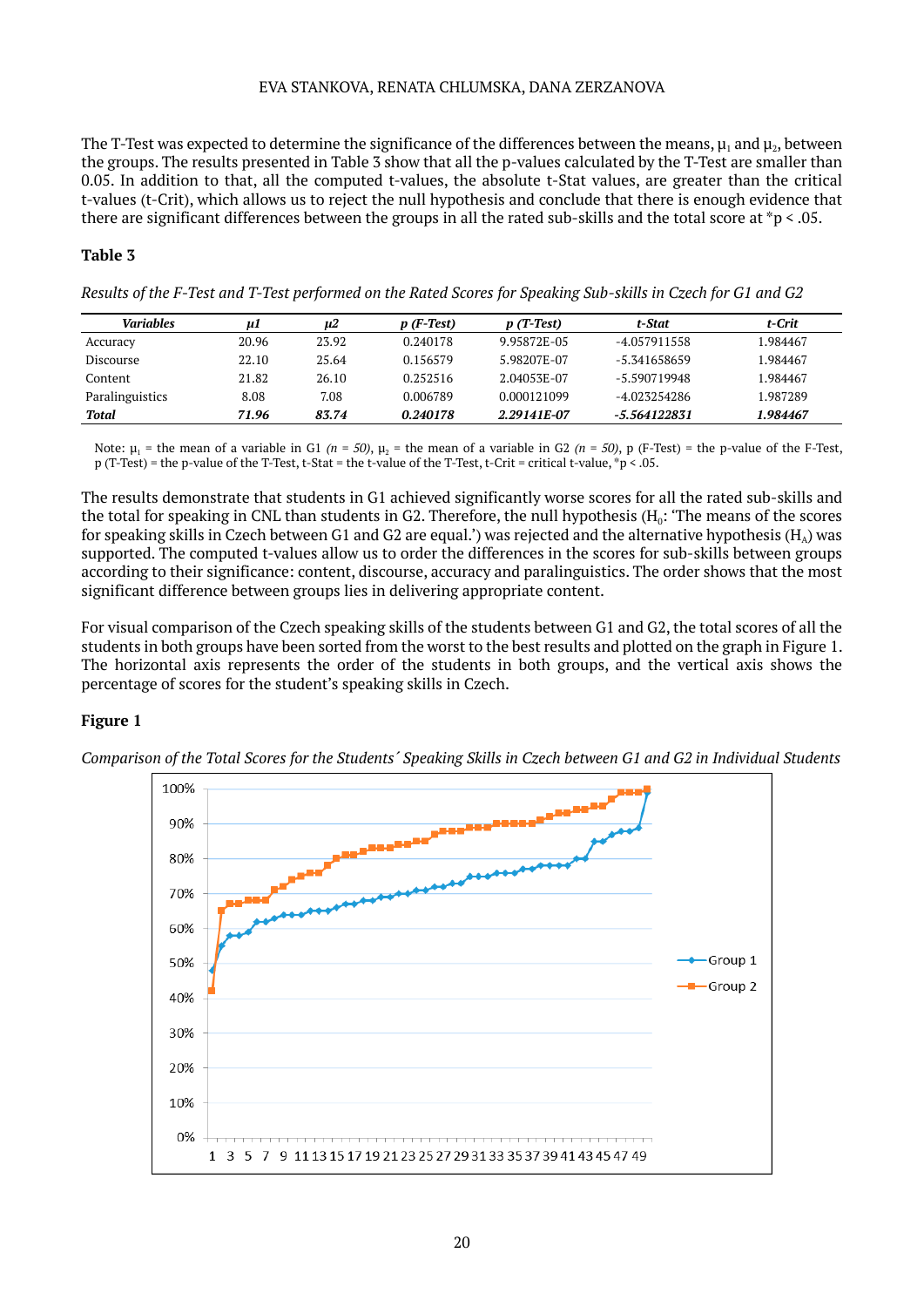The graph illustrates that the group with the lower level of speaking proficiency in English (G1) achieved worse scores for their speaking skills in Czech, compared to the group with the higher level of speaking proficiency in English (G2). The visual representation allows us to notice the exceptions in both groups, which are discussed in the following section.

To sum it up, the results did not confirm the hypothesis we formulated within our research objective H: 'There is no difference between G1 and G2 in the means of the scores for speaking skills in Czech.' Students in G1 achieved significantly worse scores for all rated sub-skills and the total in speaking in CNL than students in G2.

# **Discussion**

The results have revealed that there is a significant difference between G1 and G2 in terms of the means of scores for all rated speaking sub-skills and the total in CNL. As we explained, the hypothesis had been formulated on the basis of non-existent convincing evidence of a close relationship between NL and FL speaking proficiency tested at the Functional level, although we admitted that we had expected that a difference could be identified. What surprised us most was the high degree of significance of the relationship between the levels of proficiency in Czech and English speaking. Therefore, we believe that our study has offered a convincing piece of empirical evidence that supports the importance of understanding the impact of NL proficiency has on FL acquisition even in adulthood.

From a theoretical perspective, the outcome of our study supports Cummins' (1981) Common Underlying Proficiency Model (CUP), referring to the interdependence of concepts, skills and linguistic knowledge found in a central processing system and his finding that cognitive and literacy skills established in a native language will transfer across languages. In addition to that, we believe that the results of our assessment of CNL speaking skills at the level close to B1, according to the CEFR, might contribute to the quest for a common core for language proficiency in native speakers, or Basic Language Cognition (BLC), introduced by Hulstijn (2015). As illustrated in the graph in Figure 1, the vast majority of the undergraduates tested at CNL at the level close to B1 scored more than 50%. Therefore, we can assume that the B1 level constituted a 'comfortable' level for our research sample, in terms of both language activities and general competencies. This outcome supports Hulstiin's assumption that BLC could come close to the descriptions at the B1 level of CEFR's activities, although we are aware of the fact that the sample of undergraduates differs from the population of native speakers in terms of the internal and external factors that affected their acquisition of an NL and an FL.

The outcome of our study is consistent with other studies which proved a positive relationship between different aspects of native and foreign language proficiency, and the evidence on long-term, cross-linguistic transfer of skills from a NL to a FL (Ganschow, Sparks, & Javorsky, 1998; Sparks, Patton, Ganschow, & Humbach, 2009; and others as cited in Ellis, 2015 and Hulstijn, 2015). Although these studies differ from our research aim in various aspects, e.g., they focused on different language competencies, they did not employ a discourseanalytic approach to assessment, and they tested learners whose formal educational process in learning both languages had been yet in progress, our findings are in line with their convincing results regarding long-term linguistic influence between an NL and an FL.

To our best knowledge, there is a paucity of studies aimed at comparing speaking proficiency between an NL and an FL in adults; therefore, the researchers who have been systematically preoccupied with language proficiency in native and non-native speakers (Ellis, 2015; Hulstijn, 2015), call for more empirical research in this field. Recent studies concerning speaking have mainly examined the dependence between L1 and L2 fluency in different stages of L2 exposure and indicated cross-language interference in fluency (Derwing et al., 2009; Paap et al., 2019). Duran-Karaoz & Tavakoli (2020) found an interdependence of L1 and L2 in pausing behavior and mid-clause pauses. Our result in paralinguistics, which comprised fluency, showed a significant relationship between CNL and EFL, which is in agreement with the mentioned studies. Nevertheless, fluency is only one part of the speaking process, and current research should not limit itself to the examination of this competence only.

The latest study on L1 and L2 proficiency, examining external and internal sources of variation in L1 and L2 proficiency in 112 native English L2 college students, detected a high correlation between L1 and L2 speaking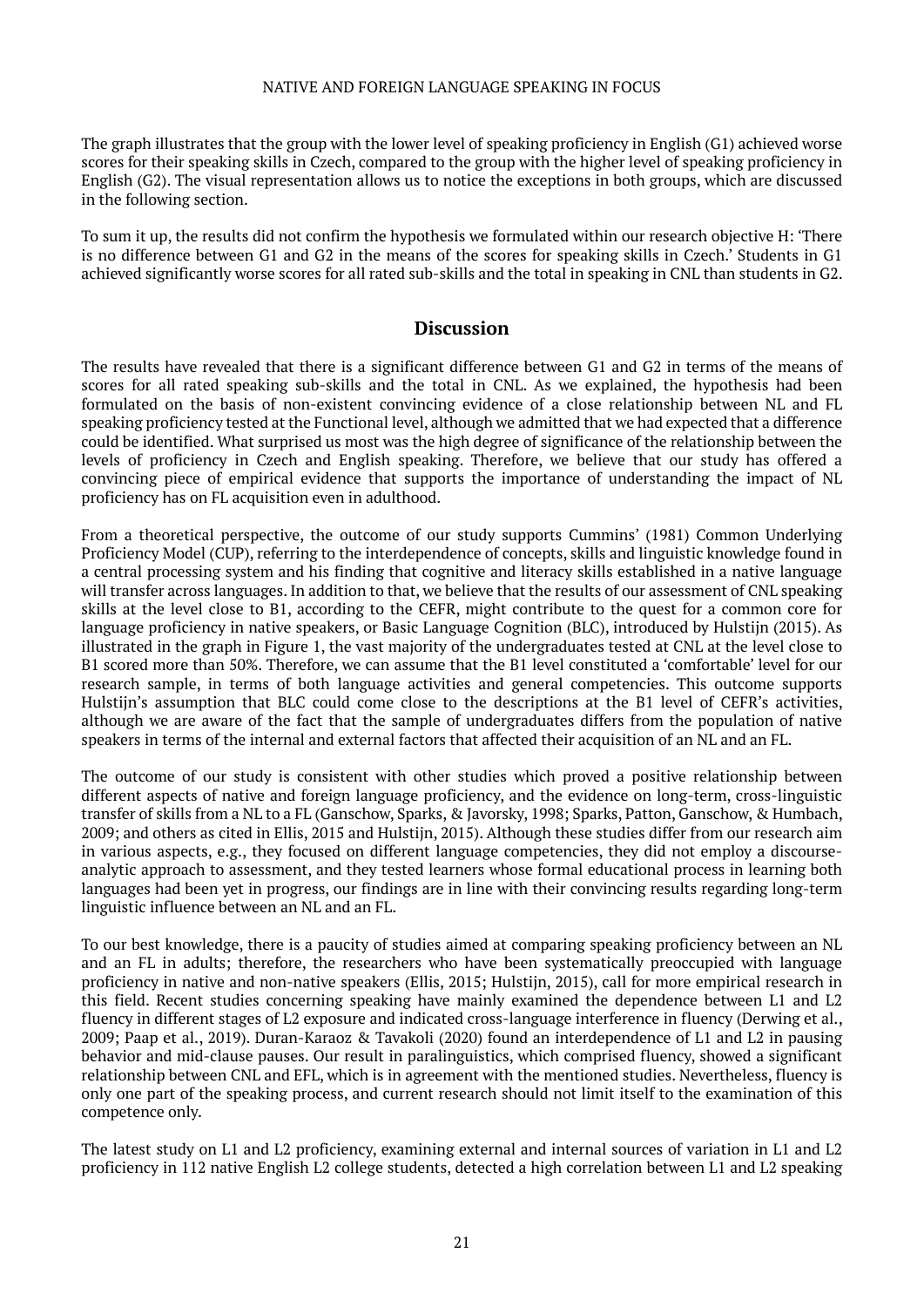proficiency in association with working memory (Botezatu et al., 2021). Thus, we can assume that working memory is one of the crucial internal factors that influence language acquisition, manifesting itself in NL and FL proficiency levels. We believe that similar studies substantially contribute to language acquisition research and that researchers might consider using our method of rating and comparing NL and FL speaking skills in their quest for factors influencing language acquisition. In our future research, we intend to follow this path and examine some internal and external factors which have affected CNL and EFL proficiency levels in our research sample.

#### **Implications and Recommendations**

The implications of our findings are consistent with studies that emphasize the importance of developing linguistic literacy from the perspective of later 'language development' (Ravid & Tolchinsky, 2002; Berman, 2016). Regarding speaking competence in a native language, our opinion is in line with the findings emphasizing the importance of its development from the earliest stages of life (Cummins, 1979, 1981, 1984, 1991; Sparks, Patton, Ganschow, & Humbach, 2009). As suggested by Cummins (1984), the acquisition process depends on relatively stable attributes of the individual learner and on the quality and quantity of input received from the environment, which implies that educators should elaborate on the input to address shortcomings in speaking competence.

The role of the input is further analyzed by Kuo et al. (2020) who investigated the relationship between the input and literacy and linguistic/metalinguistic development in bilingual children and suggested that the concept of the input should be reexamined and go beyond the quantity and quality of the exposure of the assessed language. With regard to our results showing that the most significant difference between G1 and G2 occurred in the production of an appropriate content, we hope that educators will react to this challenge and join us in the effort to examine, suggest, and offer poor speakers a tailored input aimed at producing rich content in an organized way. For example, many researchers emphasize writing expertise as common across languages (e.g., Cummins, 1991; Ravid & Tolchinsky, 2002; Kecskes & Papp, 2000; Alkhateeb, 2018; Wei, 2020; Kim & Pae, 2021). Berman's (2016) findings that well-educated literate adults demonstrate the impact of their familiarity with written discourse should encourage educators to search for ways to implement writing tasks to improve speaking competences, namely content and discourse. Ultimately, all language skills are important and their growth is interdependent (Winke & Gass, 2019).

# *Promoting Speaking in Czech Education*

The interest in the development of communicative competence in Czech education is declared by the Ministry of Education, Youth and Sports and is demonstrated, for example, by an increasing number of theses examining how communicative competence is taught and trained in primary and secondary education. They conclude that although more attention is paid to the theoretical basis of rhetoric and communication, pupils and students have problems applying the theory in practice (Khyrova, 2016; Potuckova, 2019). Moreover, there may still be some teachers who do not offer enough speaking opportunities in classes (Solcova, 2011). Some educators believe that rhetoric should become an inseparable part of all subjects. Methodology specialists recommend practicing speaking skills by using topics in which students are interested and which do not require deep previous knowledge. Students should be able to speak naturally and react adequately to real-life communication situations, as suggested by Krashen (1981) and others.

Another widely discussed issue is whether to include rhetoric in the curriculum of secondary schools in the Czech Republic. Communication competence is normally developed within the educational branch Language and language communication which covers Czech Language and Literature and the study of two foreign languages. Some educators propose splitting Czech Language and Literature into two separate subjects to gain more space to improve communicative competence in Czech. Some methodologists claim that communicative competences should be developed across all school subjects. In our opinion, all of these suggestions would contribute to improving speaking in native and foreign languages and should be implemented.

In addition to that, we believe that there is a great potential in sharing research and teaching practice among educators around the world. From the perspectives of native and foreign language teachers, we notice, for example, that language educators in English-speaking countries pay more attention to communication, rhetoric and writing compared to Czech language teachers. Therefore, it might be beneficial to compare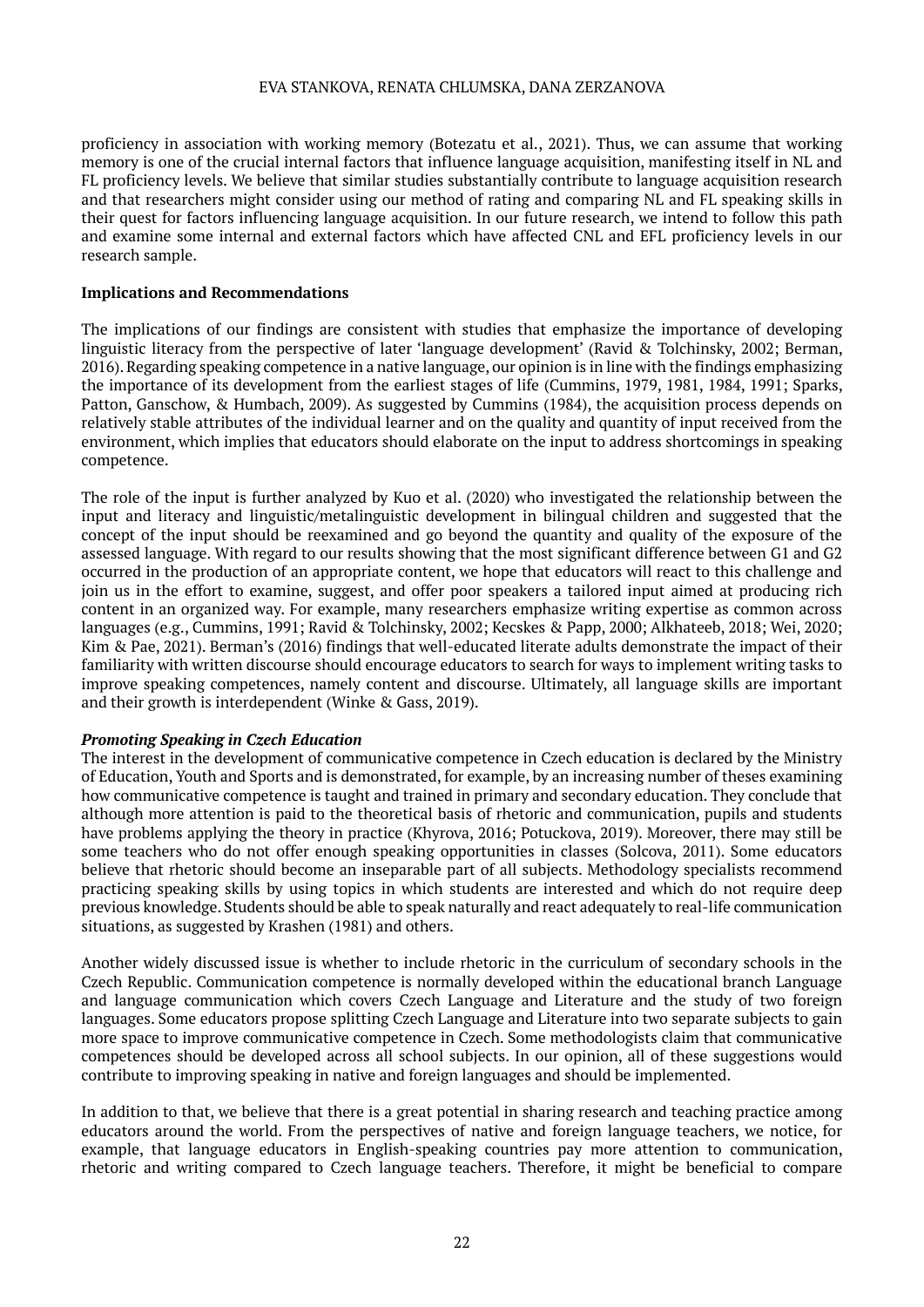curricula, coursebooks and teaching methods concerning the development of communicative competence between the countries and take lessons from the outcomes.

#### **Limitations**

No research is flawless, and we are aware of the limitations of this study. As it is common in research studies, we had to limit the variables in this study to a reasonable extent to give a comprehensible account of what we wanted to prove. For example, it is obvious that the participants experienced different conditions in their previous CNL and EFL study, and their command of both languages had been influenced by many factors that could not have been taken into consideration with regard to the scope of this paper. Nevertheless, we are planning to investigate other factors that influence the performance in speaking a foreign language in our future research.

With regard to the assessment of the speaking skills in Czech at the Functional level, there is no doubt that any rating scale is perfect. We created the rating scale based on the NATO 6001 STANAG and Maturita Examination scales. Obviously, the weight of individual speaking sub-skills in the total score could be a subject for discussion, as well as a broader topic of native language assessment.

In addition to that, we are aware of the fact that we were testing students at a certain period of their foreign language speaking skill development and that due to the intensive EL training, their speaking skills in English might be further developing faster than their Czech speaking skills, and the difference between their speaking skills in English and Czech might become larger. On the other hand, in line with other researchers, we believe that the development of speaking competencies is transferable (Kecskes & Papp, 2000; Van Hell & Dijkstra, 2002; Dörnyei, 2005; Kecskes, 2015; Belkina & Yaroslavova, 2018), and thus the differences between the levels of foreign and native languages in individuals might also decrease with more practice and training. In short, we have to keep in mind that the results of comparing foreign and native speaking skills in individual participants might vary in time.

To illustrate the last point, let us take a closer look at a student who outperformed her peers in G1. In Figure 1, the 50th student in G1 reached 99% for her Czech speaking skill. However, within a year after her speaking competence in Czech was tested, she reached SLP 2222 in English. We believe that her strong motivation and well-developed speaking skill in Czech contributed the most to her success in developing speaking in English. Thus, even this exception allows us to believe that NL speaking proficiency might be considered a predictor of speaking proficiency in an FL.

Another interesting case in Figure 1 concerns the first student in G2, who achieved the lowest score in his Czech speaking skill. It might be worth mentioning here that this student was not able to complete academic requirements, and therefore had to leave the University of Defence within a year after his speaking competence in Czech was tested. Examining the extent to which the poor Czech speaking skill contributed to his failure is beyond our research aim.

In general, we believe that our findings have indicated that the assessment of speaking sub-skills in an NL is meaningful and beneficial, since it may identify strong and weak points of learners' speaking competency, and thus prepare the ground for a tailored development in speaking in all stages of education. The rating scale we are offering here can be considered a suitable instrument for assessing NL speaking proficiency at the Functional level (close to B1) in secondary and tertiary education not only in the Czech Republic.

# **Conclusion**

Speaking a foreign language is very difficult and takes a long time to develop. Many studies have been devoted to the search for factors that might influence this process. Our study aimed to investigate whether there is a relationship between the proficiency levels in foreign and native language speaking skills in 100 first- and second-year students at the University of Defence in the Czech Republic.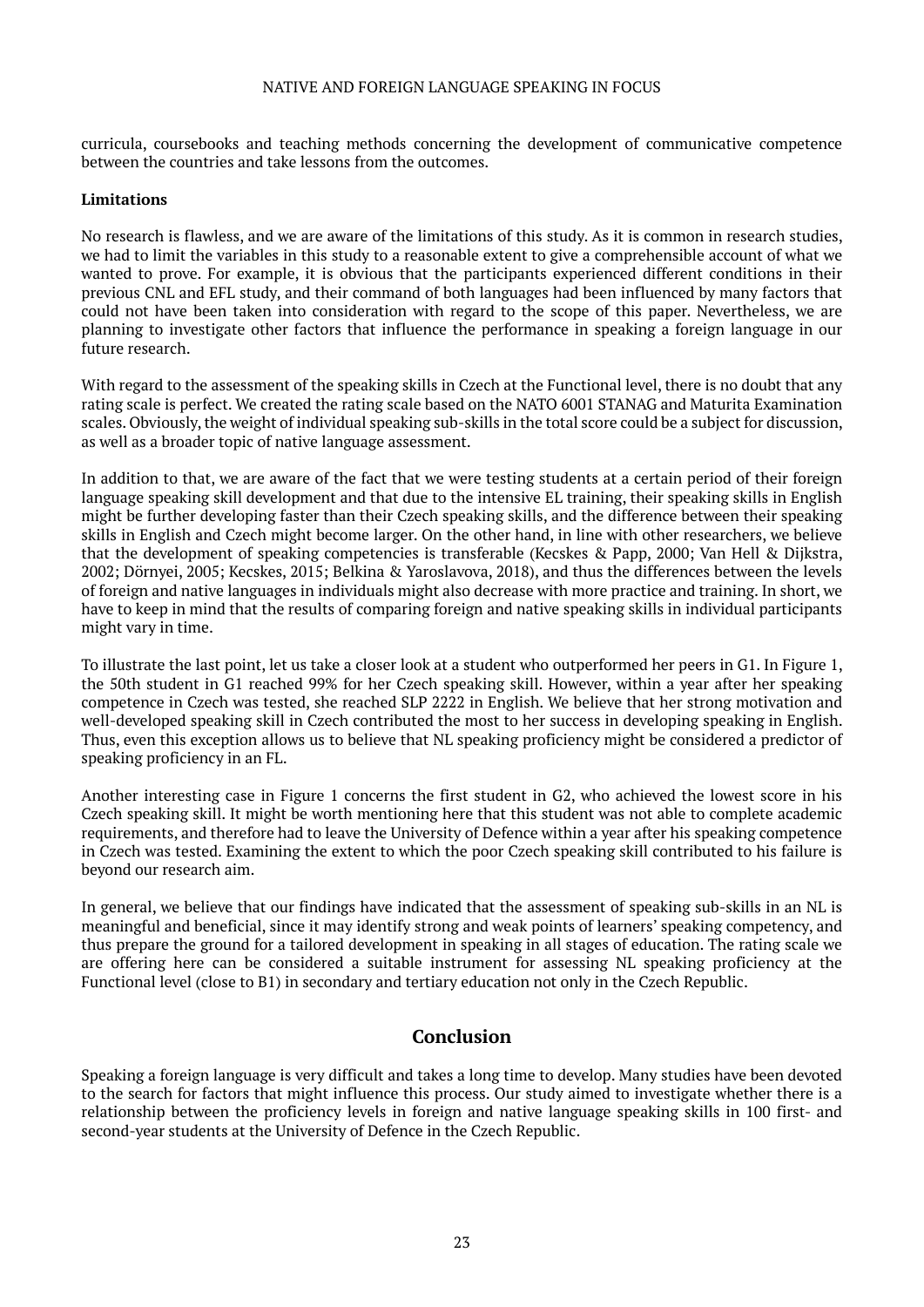The results of the study have shown a significant relationship between the proficiency levels of the students' speaking skills in English and Czech. Students with less developed speaking skills in English (Group 1) showed less developed speaking skills in Czech at the Functional level compared to students with better results in both languages (Group 2). Students in Group 1 achieved significantly worse scores for all rated speaking sub-skills, accuracy, content, discourse and paralinguistics than students in Group 2. The most significant difference occurred in the amount and quality of the content in the communication, which confirmed the concern of some students that they would not be able to perform some tasks or confidently handle most normal, casual conversations on concrete topics, as required for the Functional level in the NATO STANAG 6001 Examination (see Appendix A), even in Czech.

In light of these findings, not only FL teachers, but also NL teachers at primary and secondary schools must encourage students to use language for social interaction both inside and outside the classroom. Through interaction, students can build their own conversations and create the meaning that they understand and can develop. The topics or themes around which students learn language should capture their attention, expand their imagination, and encourage them to interact more with each other. The input for interaction could be facilitated through all four language skills.

The findings of our research are consistent with current studies that emphasize the need to view the first language as one of many factors that shape foreign language development. We believe that this study is meaningful in terms of the potential contribution it might make to language acquisition research by offering an additional piece of evidence suggesting the importance of the development of native language competence with respect to subsequent proficiency in a foreign language.

# **Acknowledgments**

This article presents a part of the Project for the Development of the Organization (DZRO – Language) that has been carried out at the Language Centre, University of Defence, Czech Republic. We would like to express our gratitude to the JLE reviewers for their insightful comments.

# **Declaration of Competing Interest**

None declared.

# **References**

- Abbaspour, F. (2016). Speaking competence and its components: A literature review. *International journal of research in linguistic*, *1*(4), 144-152.
- Alkhateeb, A. (2018). Dynamic transfer and relations between First Language (L1) proficiency and Second Language (L2) writing skills performance. *SSRN Electronic Journal*. https://doi.org/10.2139/ssrn.3308298
- Astorga-Cabezas, E. D. (2015). The relationship between listening proficiency and speaking improvement in higher education: Considerations in assessing speaking and listening. *Higher Learning Research Communications*, *5*(2), 34-56. http://dx.doi.org/10.18870/hlrc.v5i2.236
- Belkina, O. & Yaroslavova, E. (2018). Developing transferable skills via EAP/ESP teaching. In L. Gomez Chova, A. Lopez Martinez & I. Candel Torres (Eds.) *EDULEARN18*, *Proceedings of 10th International Conference on Education and New Learning Technologies*, Palma (pp. 9503-9503). IATED Academy. https://doi.org/10.21125/ edulearn.2018.2265
- Berman, R. A. (2016) Linguistic literacy and later language development. In J. Perera, M. Aparici, E. Rosado, & N. Salas (Eds.), *Written and spoken language development across the lifespan. Literacy studies (perspectives from Cognitive Neurosciences, Linguistics, Psychology and Education)* (vol. 11, pp. 181-200). Springer. https://doi. org/10.1007/978-3-319-21136-7\_12
- Botezatu, M., Guo, T., Kroll, J., Peterson, S. & Lopez Garcia, D. (2021). Sources of variation in second and native language speaking proficiency among college-aged second language learners. *Studies in Second Language Acquisition*, 1-26. https://doi.org/10.1017/S0272263121000188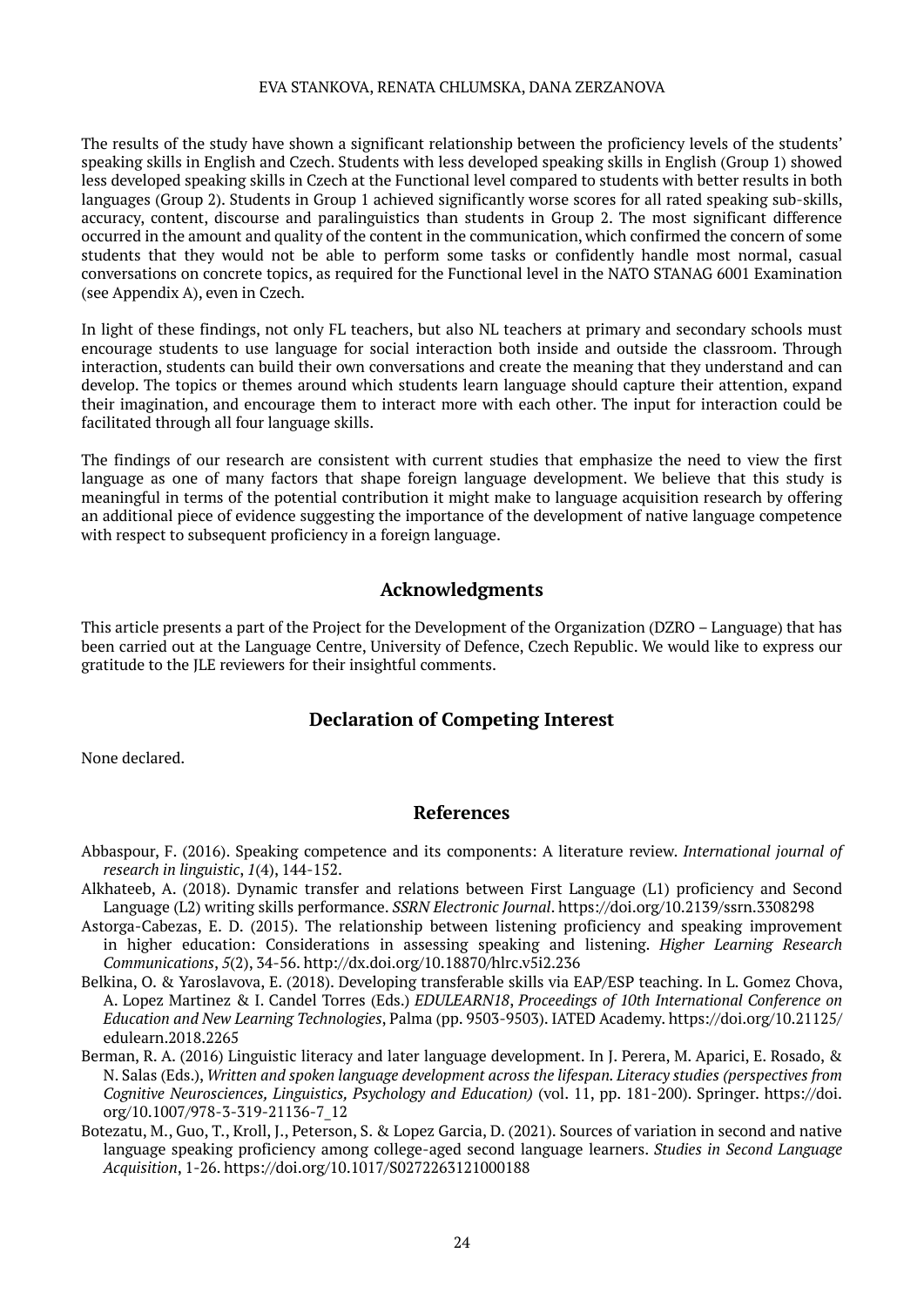Brown, J. D. (2004). *Understanding research in second language learning*. Cambridge University Press.

Burns, A. & Joyce, H. (1997). *Focus on speaking*. National Centre for English Language Teaching and Research.

- Canale, M. & Swain, M. (1980). Theoretical bases of communicative approaches to second language teaching and testing. *Applied Linguistics, 1*(1), 1-47*.* https://doi.org/10.1093/applin/i.1.1
- Carther, R. & McCarthy, M. (1997). *Exploring Spoken English*. Cambridge University Press.
- Cechova, I., Neubauer, J. & Sedlacik M. (2019). Tracking the University Student Success: Statistical Quality Assessment. *Journal on Efficiency and Responsibility in Education and Science*, *12*(1), 12-25. http://dx.doi. org/10.7160/eriesj.2019.120102
- Chomsky, N. (1965). *Aspects of the theory of syntax.* M.I.T. Press.
- Council of Europe. (2001). *Common European Framework of Reference for Languages: Learning, teaching, assessment*. Press Syndicate of the University of Cambridge.
- Cummins, J. (1979). Linguistic interdependence and the educational development of bilingual children. *Review of Educational Research*, *49*(2), 222-251. https://doi.org/10.3102/00346543049002222
- Cummins, J. (1981). The role of primary language development in promoting educational success for language minority students. In California State Department of Education (Ed.), *Schooling and language minority students: A theoretical framework.* Evaluation, Dissemination and Assessment Center, California State University. https://doi.org/10.13140/2.1.1334.9449
- Cummins, J. (1984). Bilingualism and special education: Issues in assessment and Pedagogy. *The Canadian Modern Language Review*, *42*(1), 137-137. https://doi.org/10.3138/cmlr.42.1.137
- Cummins, J. (1991). Interdependence of first- and second-language proficiency in bilingual children. In E. Bialystok (Ed.), *Language processing in bilingual children* (pp. 70–89). Cambridge. https://doi.org/10.1017/ CBO9780511620652.006
- Derwing, T., Munro, M., Thomson, R. & Rossiter, M. (2009). The relationship between L1 fluency and L2 fluency development. *Studies in Second Language Acquisition*, *31*(04), 533-557. https://doi.org/10.1017/ s0272263109990015
- Dörnyei, Z. (2005). *The psychology of the language learner: Individual differences in second language acquisition*. Routledge.
- Duran-Karaoz, Z. & Tavakoli, P. (2020). Predicting L2 fluency from L1 fluency behavior: The case of L1 Turkish and L2 English speakers. *Studies in Second Language Acquisition*, *42*(4), 671-695. https://doi.org/10.1017/ S0272263119000755
- Ellis, R. (2015). *Understanding second language acquisition*. Oxford University Press.
- Ganschow, L., Sparks, R. L. & Javorsky, J. (1998). Foreign language learning difficulties: An historical perspective. *Journal of Learning Disabilities*, *31*(3), 248-258. https://doi.org/10.1177/002221949803100304
- Goh, C. C. M. & Burns A. (2012). *Teaching speaking: A holistic approach*. Cambridge University Press.
- Hruby, M. & Stankova, E. (2019). Searching for the future cream of the crop in the Czech military. In J. Fejfar, M. Fejfarova, M. Flegl, J. Husak & I. Krejci (Eds.), *Proceedings of the 16th International Conference Efficiency and Responsibility in Education* (pp. 90-96). Czech University of Life Sciences.
- Hruby, M. & Stankova, E. (2020). Examining English language skills in first-year university students. In J. Fejfar & M. Flegl (Eds.), *Proceedings of the 17th International Conference Efficiency and Responsibility in Education* (pp. 101-107). Czech University of Life Sciences.
- Hughes, A. (1989). *Testing for language teachers*. Cambridge University Press.
- Hughes, R. (2002). *Teaching and researching speaking*. Pearson.

Hulstijn, J. H. (2015). *Language proficiency in native and nonnative speakers: Theory and research*. John Benjamins Publication Company. https://doi.org/10.1075/lllt.41

- Hymes, D. H. (1966). Two types of linguistic relativity. In W. Bright (Ed.), *Sociolinguistics* (pp. 114-158). Mouton. https://doi.org/10.1515/9783110856507-009
- Jarvis, S. & Pavlenko, A. (2008). *Cross-linguistic influence in language and cognition*. Routledge.
- Jones, P. (1996). Planning an oral language program. In P. Jones (Ed.), *Talking to learn* (pp. 12-26). Primary English Teaching Association.
- Kaushanskaya, M. & Smith, S. (2016). Do grammatical–gender distinctions learned in the second language influence native-language lexical processing? *International Journal of Bilingualism*, *20*(1), 30-39. https://doi. org/10.1177/1367006915576830
- Kecskes, I. (2015). *The state of L1 knowledge in foreign language learners*. *WORD*, *49*(3), 321-340. https://doi.org/[1](https://doi.org/10.1080/00437956.1998.11432476) [0.1080/00437956.1998.11432476](https://doi.org/10.1080/00437956.1998.11432476)
- Kecskes, I. & Papp, T. (2000). *Foreign language and mother tongue*. Lawrence Erlbaum Associates Publishers.
- Khyrova, L. (2016). *Supporting speaking competence of children in primary school*. [Unpublished Master's thesis].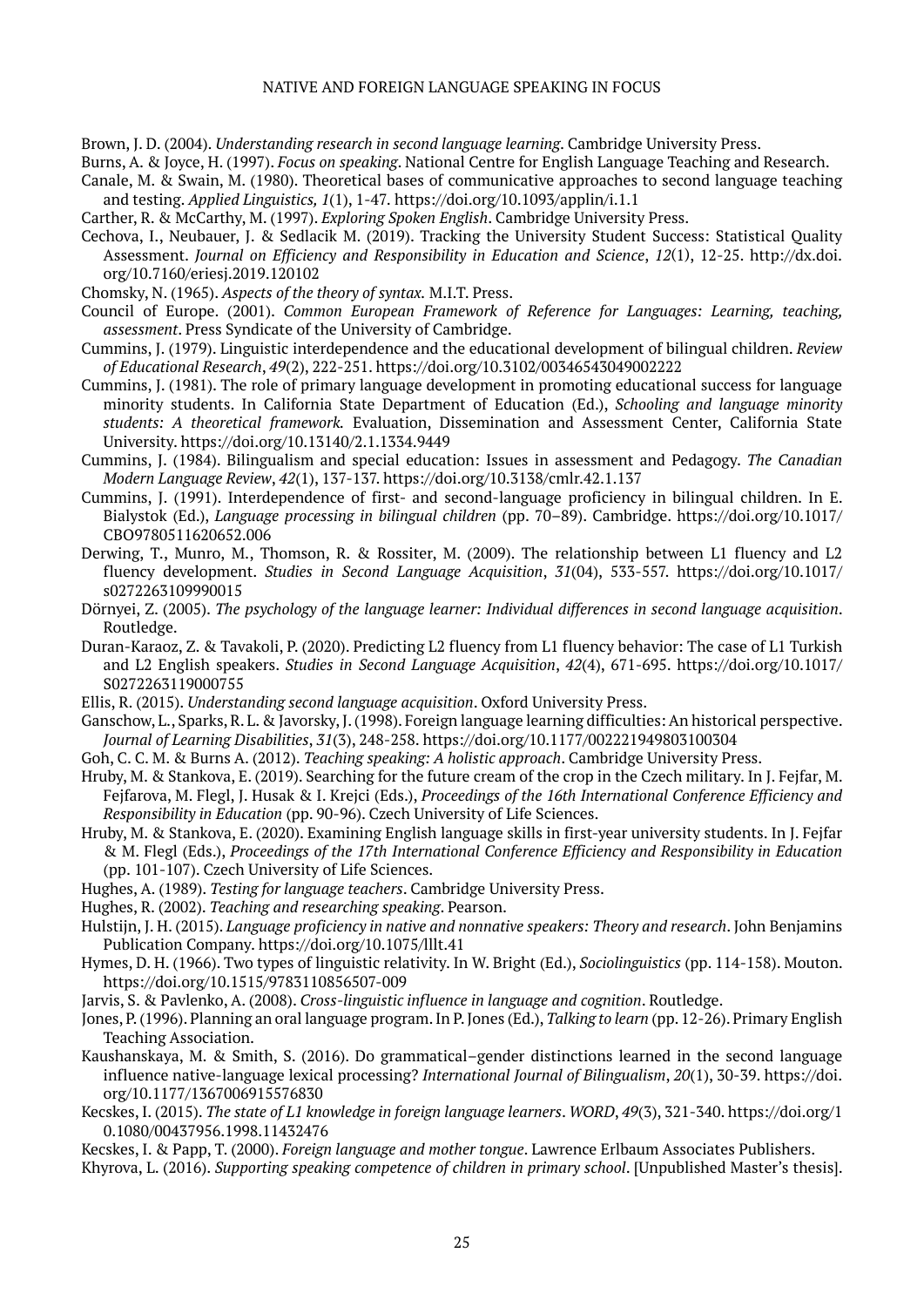Charles University. https://dspace.cuni.cz/handle/20.500.11956/77852

- Kim, K. & Pae, T. (2021). Examining the simultaneous effects of L1 writing, L2 reading, L2 proficiency, and affective factors on different task types of L2 writing. *Discourse Processes*, 1-19. https://doi.org/10.1080/016 3853x.2021.1872989
- Levy, B. J., McVeigh, N. D., Marful, A. & Anderson, M. C. (2007). Inhibiting your native language: The role of retrieval-induced forgetting during second-language acquisition. *Psychological Science*, *18*(1), 29-34. https:// doi.org/10.1111/j.1467-9280.2007.01844.x
- Luoma, S. (2004). *Assessing speaking*. Cambridge University Press.
- Mackey, A. & Gass, S. M. (2008). *Second language research*. Routledge.
- Nuan, D. (2008). *Research methods in language learning*. Cambridge University Press.
- Orcasitas-Vicandi, M. (2019). Cross-linguistic influence and morphological awareness in English (third language) writing. *International Journal of Bilingualism*, *24*(4), 616-633. https://doi.org/10.1177/1367006919852164
- Paap, K., Mason, L., Zimiga, B., Ayala-Silva, Y., Frost, M., Gonzalez, M., & Primero, L. (2019). Other language proficiency predicts a unique variance in verbal fluency not accounted for directly by target language proficiency: Cross-language interference? *Brain Sciences*, *9*(8), 175. https://doi.org/10.3390/brainsci9080175
- Paquot, M. (2017). L1 frequency in foreign language acquisition: Recurrent word combinations in French and Spanish EFL learner writing. *Second Language Research*, *33*(1), 13-32. https://doi.org/10.1177/0267658315620265
- Potuckova, M. (2019). *Teaching rhetorics on secondary school*. Present state and future perspectives [Unpublished Master's thesis]. Charles University. https://is.cuni.cz/webapps/zzp/detail/198931/?lang=cs
- Ravid, D. & Tolchinsky, L. (2002). Developing linguistic literacy: A comprehensive model. *Journal of Child Language, 29*(2), 417-447. https://doi.org/10.1017/s0305000902005111
- Sherwood Smith, M. (2020). Language transfer: a useful or pernicious concept? *Second Language Research, 37*(3), 409-414. https://doi.org/10.1177/0267658320941035
- Shohamy, E. (2000). The relationship between language testing and second language acquisition, revisited. *System, 28*(4), 541-553. https://doi.org/10.1016/s0346-251x(00)00037-3
- Slabakova, R. (2017). The scalpel model of third language acquisition. *International Journal of Bilingualism*, *21*(6), 651-665. https://doi.org/10.1177/1367006916655413
- Solcova, P. (2011). *Teaching speaking skills* [Unpublished Master's thesis]. Masaryk University. https://is.muni.cz/ th/cvb3k/THESIS\_Solcova\_text.pdf
- Sparks, R., Patton, J., Ganschow, L. & Humbach, N. (2009). Long-term cross-linguistic transfer of skills from L1 to L2. *Language Learning*, *59*, 203-243. https://doi.org/10.1111/j.1467-9922.2009.00504.x
- Torky, S. A. F. (2006). *The effectiveness of a task-based instruction program in developing the English language speaking skills of secondary stage students*. Ain Shams University.
- Van Hell, J. & Nici, T. D. (2002). Foreign language knowledge can influence native language performance in exclusively native contexts. *Psychonomic Bulletin & Review*, *9*(4), 780-789. https://link.springer.com/ article/10.3758/BF03196335
- Wei, X. (2020). Assessing the metacognitive awareness relevant to L1-to-L2 rhetorical transfer in L2 writing: The cases of Chinese EFL writers across proficiency levels. *Assessing Writing*, *44*, 100452. https://doi. org/10.1016/j.asw.2020.100452
- Westergaard, M., Mitrofanova, N., Mykhaylyk, R. & Rodina, Y. (2017). Cross-linguistic influence in the acquisition of a third language: The linguistic proximity model. *International Journal of Bilingualism*, *21*(6), 666-682. https://doi.org/10.1177/1367006916648859
- Winke, P. & Gass, S. (Eds.). (2019). *Foreign language proficiency in higher education*. Springer. https://doi. org/10.1007/978-3-030-01006-5
- Yager, J. & Gullberg, M. (2020). Asymmetric semantic interaction in Jedek-Jahai bilinguals: Spatial language in a small-scale, nonstandardized, egalitarian, long-term multilingual setting in Malaysia. *International Journal of Bilingualism*, *24*(3), 492-507. https://doi.org/10.1177/1367006918814378
- Yuan, B. (2010). Domain-wide or variable-dependent vulnerability of the semantics, syntax interface in L2 acquisition? Evidence from wh-words used as existential polarity words in L2 Chinese grammars. *Second Language Research*, *26*(2), 219-260. https://doi.org/10.1177/0267658309349421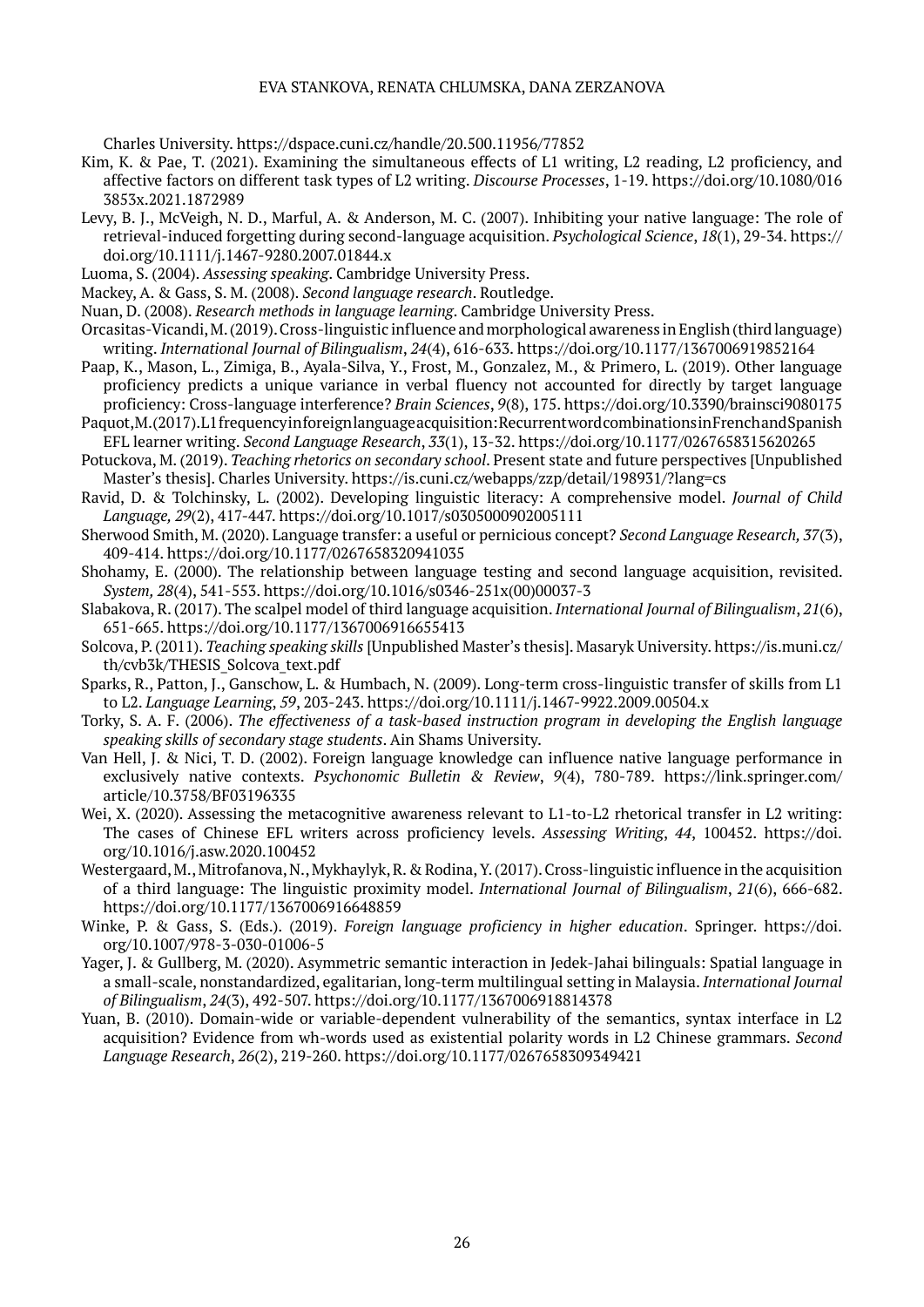# **Appendix A**

#### **NATO STANAG 6001 Descriptors for SLP 1 and 2 according to NATO STANDARD A TrainP-5 (2016)**

#### *Level 1 – Survival*

Ability to maintain simple face-to-face communication in typical everyday situations. Can create with the language by combining and recombining familiar, learned elements of speech. Can begin, maintain and close short conversations by asking and answering short simple questions. Can typically satisfy simple, predictable, personal and accommodation needs; meet minimum courtesy, introduction and identification requirements; exchange greetings; elicit and provide predictable, skeletal biographical information; communicate about simple routine tasks in the workplace; ask for goods, services and assistance; request information and clarification; express satisfaction, dissatisfaction and confirmation. Topics include basic needs such as ordering meals, obtaining lodging and transportation, and shopping. Native speakers used to speaking with non-natives must often strain, request repetition and use real-world knowledge to understand this speaker. Seldom does he speak with natural fluency and cannot produce continuous discourse, except for rehearsed material. Nevertheless, it can speak at the sentence level and may produce strings of two or more simple, short sentences joined by common linking words. Frequent errors in pronunciation, vocabulary and grammar often distort meaning. The concepts of time are vague. May often use only one tense or tend to avoid certain structures. Speech is often characterized by hesitations, erratic word order, frequent pauses, straining and groping for words (except for routine expressions), ineffective reformulation and self-corrections. (p. A-3)

#### **Level 2 – Functional**

Ability to communicate in everyday social and routine workplace situations. In these situations the speaker can describe people, places and things; narrate current, past and future activities in complete but simple paragraphs; state facts; compare and contrast; give straightforward instructions and directions; ask and answer predictable questions. Can confidently handle most normal, casual conversations on concrete topics such as job procedures, family, personal background, interests, travel and current events. Can often elaborate in common daily communicative situations, such as personal and accommodation-related interactions; for example, can give complicated, detailed and extensive directions and make non-routine changes in travel and other arrangements. Can interact with native speakers not used to speaking with non-natives, although natives may have to adjust to some limitations. Can combine and link sentences into paragraph-length discourse. Simple structures and basic grammatical relations are typically controlled, while more complex structures are used inaccurately or avoided. Vocabulary use is appropriate for high-frequency utterances, but unusual or imprecise at other times. Errors in pronunciation, vocabulary and grammar may sometimes distort meaning. However, the individual generally speaks in a way that is appropriate for the situation, although the command of the spoken language is not always firm. (pp. A-3–A4)